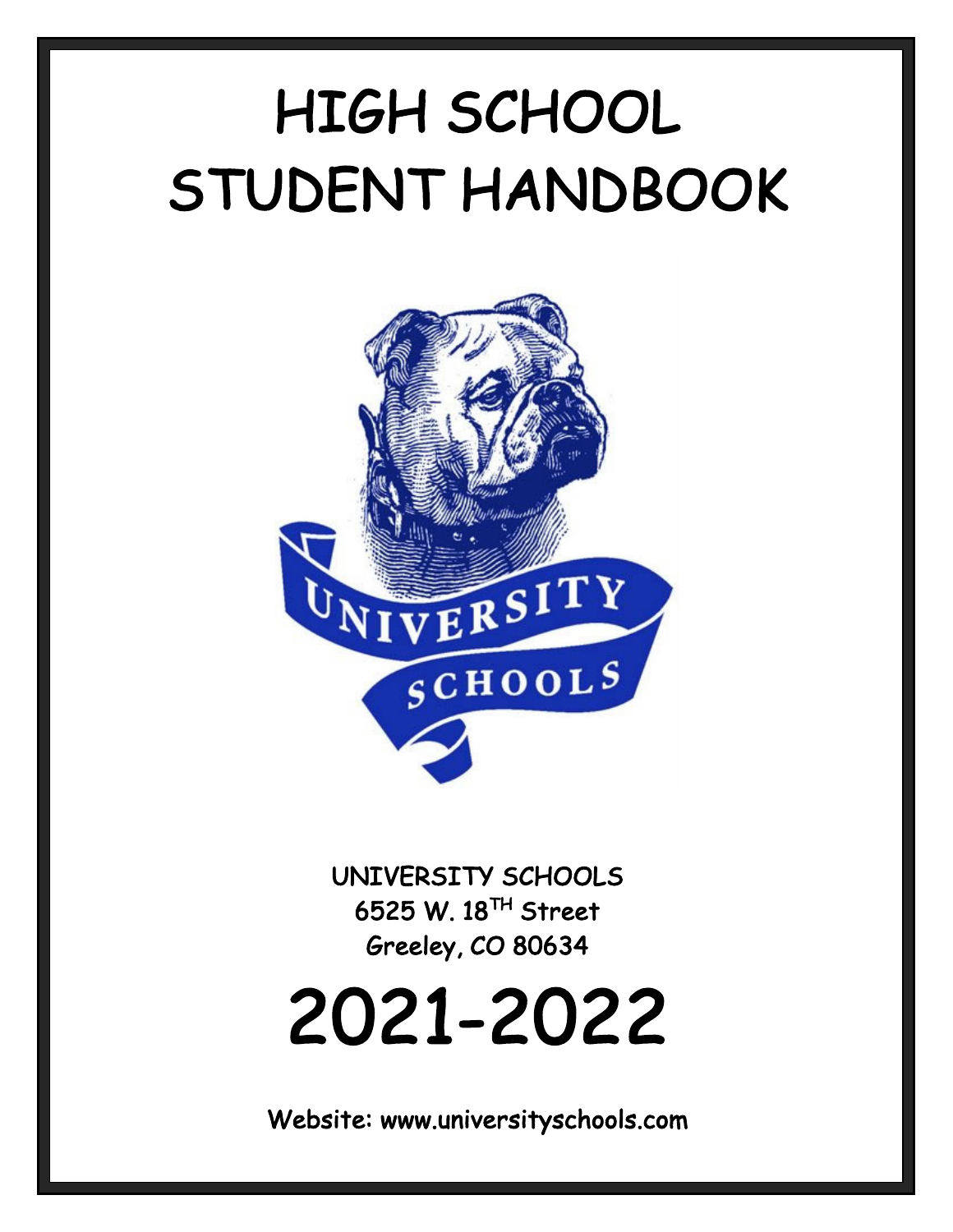# TABLE OF CONTENTS

| I.   |                                                                              |  |
|------|------------------------------------------------------------------------------|--|
|      |                                                                              |  |
|      |                                                                              |  |
|      |                                                                              |  |
|      |                                                                              |  |
|      |                                                                              |  |
|      |                                                                              |  |
|      |                                                                              |  |
|      |                                                                              |  |
| Н.   |                                                                              |  |
|      |                                                                              |  |
|      |                                                                              |  |
|      |                                                                              |  |
|      |                                                                              |  |
|      |                                                                              |  |
|      |                                                                              |  |
|      |                                                                              |  |
|      |                                                                              |  |
|      |                                                                              |  |
|      |                                                                              |  |
|      |                                                                              |  |
|      |                                                                              |  |
|      |                                                                              |  |
|      |                                                                              |  |
|      |                                                                              |  |
|      |                                                                              |  |
|      |                                                                              |  |
|      |                                                                              |  |
|      |                                                                              |  |
|      |                                                                              |  |
|      |                                                                              |  |
|      |                                                                              |  |
|      |                                                                              |  |
|      |                                                                              |  |
|      |                                                                              |  |
|      |                                                                              |  |
|      |                                                                              |  |
|      |                                                                              |  |
|      |                                                                              |  |
|      |                                                                              |  |
|      | DISCIPLINE OF STUDENTS WITH INDIVIDUAL EDUCATION PLANS (IEP) AND 504 PLANS14 |  |
| III. |                                                                              |  |
|      |                                                                              |  |
|      |                                                                              |  |
|      |                                                                              |  |
|      |                                                                              |  |
|      |                                                                              |  |
|      |                                                                              |  |
|      |                                                                              |  |
|      |                                                                              |  |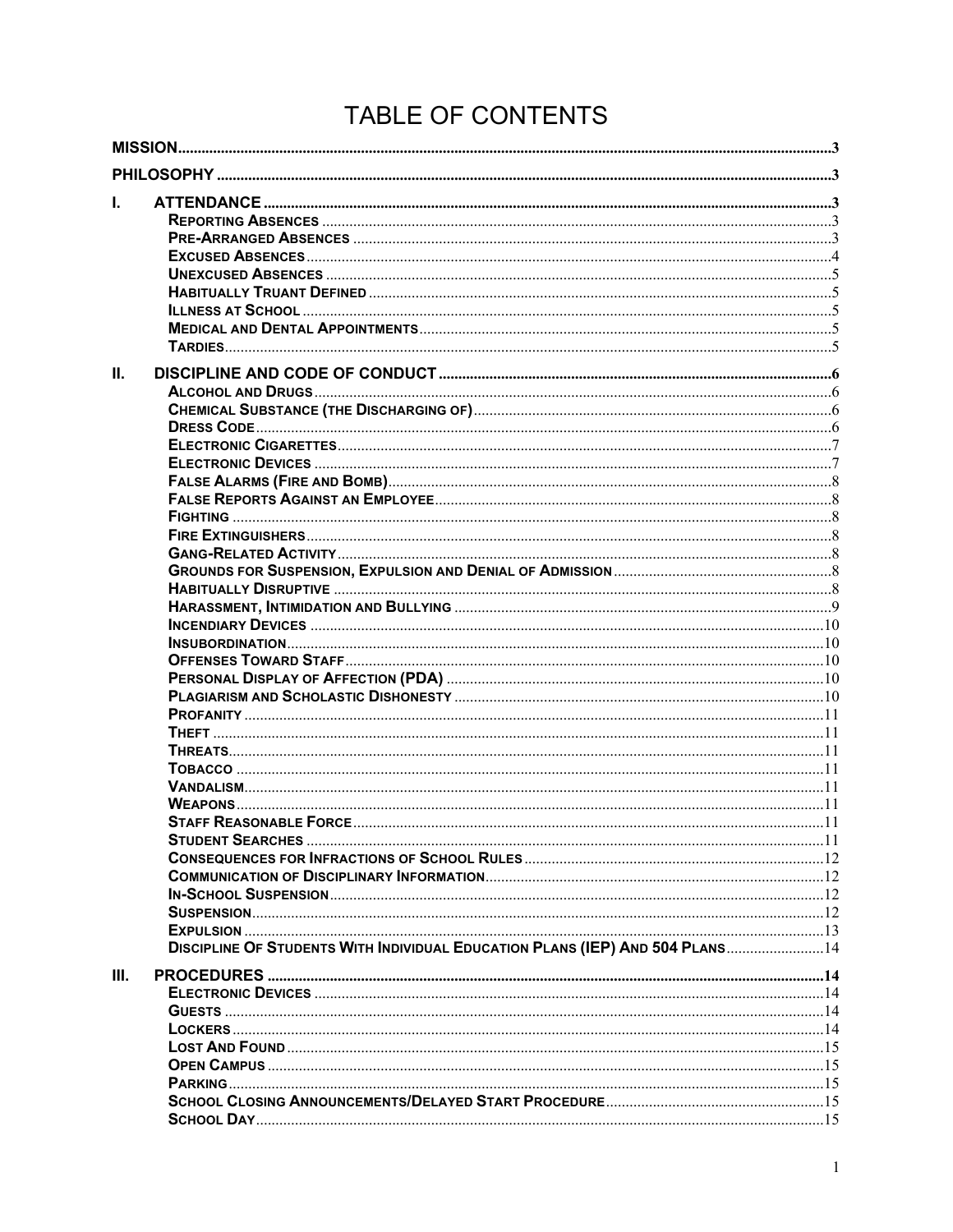| IV. |  |
|-----|--|
|     |  |
|     |  |
|     |  |
|     |  |
|     |  |
| V.  |  |
|     |  |
|     |  |
|     |  |
| VI. |  |
|     |  |
|     |  |
|     |  |
|     |  |
|     |  |
|     |  |
|     |  |
|     |  |
|     |  |
|     |  |
|     |  |
|     |  |
|     |  |
|     |  |
|     |  |
|     |  |
|     |  |
|     |  |
|     |  |
|     |  |
|     |  |
|     |  |
|     |  |
|     |  |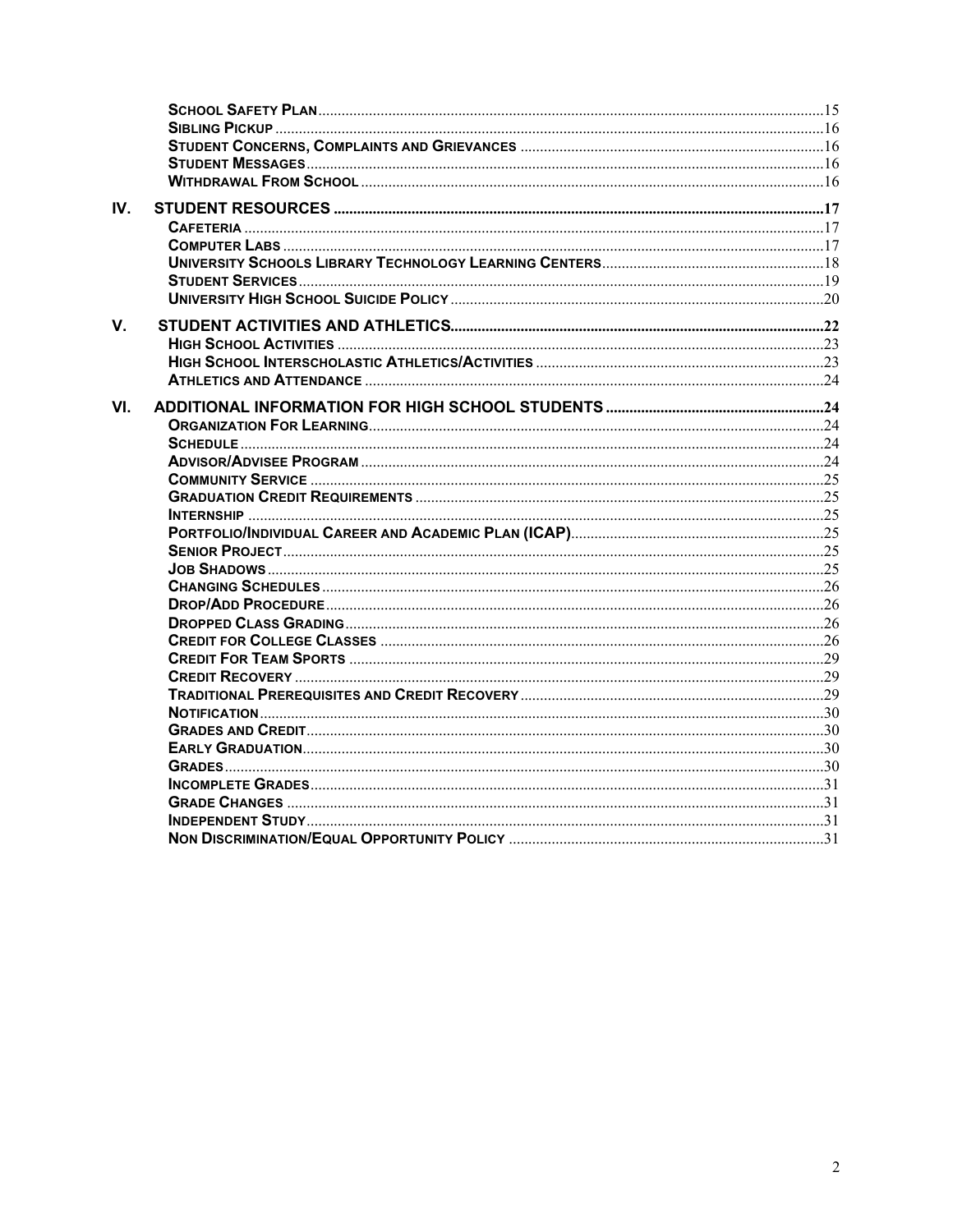# UNIVERSITY HIGH SCHOOL STUDENT HANDBOOK

# <span id="page-3-0"></span>**MISSION**

 University Schools will help students prepare emotionally and educationally for learning, leading and caring citizenship in their academic, social and civic communities.

# **PHILOSOPHY**

 Within a nurturing kindergarten through twelfth grade learner-centered environment, all students have the opportunity to reach their full potential. Students, teachers and parents are part of a community of learners developing knowledge and skills for life-long learning, academic achievement, personal wellness and a sense of responsibility for learning.

 The school's small, personal environment and Advisor/Advisee program offer many unique opportunities. In addition to the regular curriculum, students have opportunities to explore the world beyond school: learning about post-high school options, careers, work and the community.

# **I. ATTENDANCE**

#### **EXCESSIVE ABSENCES MAY RESULT IN WITHDRAWAL FROM UNIVERSITY SCHOOLS WITH RECOMMENDATION TO ATTEND A NEIGHBORHOOD SCHOOL**

# **Reporting Absences**

 Parents are responsible for reporting all absences resulting from illness, injury or family emergencies. When a student is absent from school, a parent is expected to call the school  **school may legally excuse them. In cases of excessive excused absences, it may be necessary for parents to provide documentation, such as a doctor's verification of illness.** Calls should be made to the attendance clerk at 506-7000 ext. 1 by 9:00 a.m. the day of a note with the student on the day of the student's return to school*.* Absences *not* cleared  through the office with a phone call or note within 48 hours after the absence *will be recorded as a truancy* and can only be cleared by the principal. about the absence. **It is important to remember that parents report absences, but only the**  the absence. If a parent cannot call, University Schools ask that the parent(s) or guardian send

Students who are 18 years old or older may not report their own absences. Students 18 or older who are *living independently* must make arrangements with the principal for reporting absences.

# **Pre-Arranged Absences**

 Pre-arranged absences do not excuse a student from completing work assigned or turning in assignments due during the absence. When a student anticipates leaving town for a number of days, s/he must follow the following pre-arranged absence procedures:

- 1. Obtain a pre-arranged absence form from the attendance clerk.
- 2. Attach a copy of the student's current grades printed from Infinite Campus.
- 3. Complete the form with teachers' signatures to indicate the student has obtained assignments that will be missed. Make-up work will be due the first day back to class unless another date is indicated by the teacher on the pre-arranged absence form.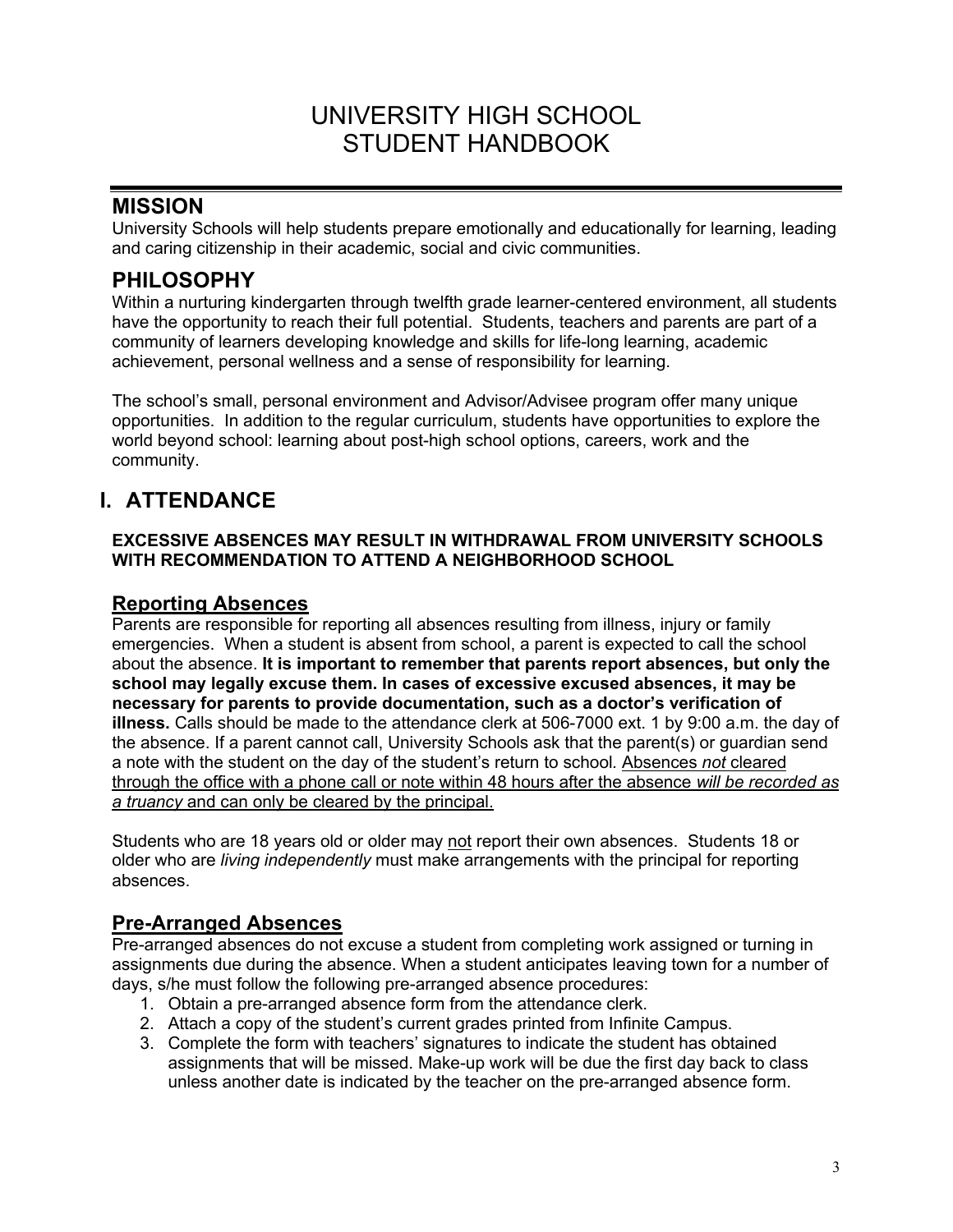- <span id="page-4-0"></span>4. Submit the pre-arranged absence form to the main office for administrator's signature prior to the absence.
- prior to the absence.<br>5. Excused absences must meet the requirements described below.

# **Excused Absences**

 **In accordance with the Colorado School Attendance Law (CRS 22-33-104), the following conditions excuse a student from compulsory school attendance:** 

- 1. Absences approved by the principal or his/her designee. (Field trips and pre-arranged absences fall under this category).
- 2. Absences due to temporary illness or injury. (Doctor's appointments fall under this category).
- 3. Absences for an extended period of time due to physical, mental or emotional disabilities.
- 4. Absences due to being in the custody of a court or law enforcement authorities.
- 5. Absences for religious observances.

 Upon return from excused absences, the student must contact each teacher to get make-up work and establish due dates for the assignments. This contact must take place the day of return to school, not the next time the missed class meets.

 If the student has been gone for more than two days and parents would like to request homework, students or parents should e-mail or call the teachers directly. Please keep in mind that teachers will need 24 hours to gather the homework. It will be available for pick up in the main office or sent electronically by the end of the school day following the date the homework is requested.

#### **Illness and Communicable Disease**

#### *updates to existing public health guidance. Illness policies and practices are subject to change based on new information and*

- Please practice daily symptom monitoring. If your student is ill, please keep them home to prevent spread of illness to other students and staff. Transmission of illness is disruptive to others' learning and well-being and can be dangerous for individuals with other health conditions.
- If your student becomes ill at school, you will be contacted to pick your student up and determine criteria for return to school. As schedules and phone numbers may change please keep all emergency contact information current. This ensures that we can reach an adult as needed for illness or injury.

#### **Should I keep my child home from school today?**

#### **Yes, s/he has:**

- New or worsening cough or cold symptoms
- Diarrhea within the last 24 hours
- • Undetermined rash
- Fatigue or body aches
- New loss of taste or smell
- Temperature of 100 degrees or higher or chills
- Sore throat, difficulty swallowing
- Red, watery, burning, itching eyes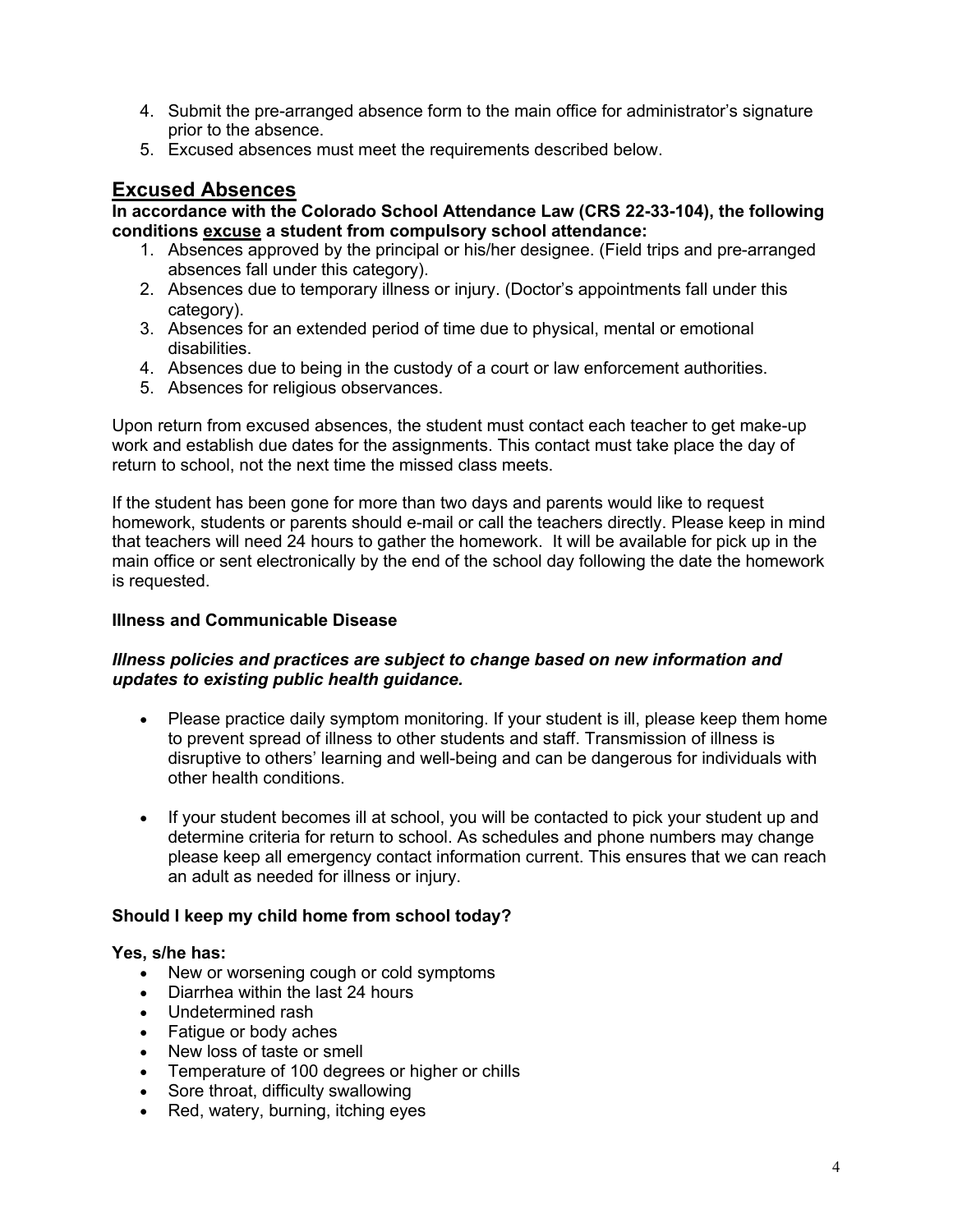<span id="page-5-0"></span>• Vomiting during the last 24 hours

 **Please contact the school to determine the next best steps to return to learning following illness. Remember the best ways to stop the spread of any infection is through good handwashing and staying home when sick!** 

If absences are excessive due to illness a doctor's note may be required.

# **Unexcused Absences**

 Any absence from school or class which does not fall into the categories of excused will be considered unexcused. This is truancy and the student will not be allowed to make up the work for credit.

Consequences for unexcused absences include:

- a. Conference with parents
- b. Remedial Attendance Plan
- c. Academic consequences (e.g. loss of points based on participation, daily work, tests)
- d. Before/after school detention or lunch detention
- e. Withdrawal from a class with an "F"
- f. Withdrawal from school
- g. Referral to Truancy Court
- h. Referral to Social Services

# **Habitually Truant Defined**

A student registered as a student in University High School is habitually truant if s/he has:

- Four days unexcused absences from school in any one month.
- Ten days unexcused absences from school during the school year.

Consequences may include:

- Require a meeting with the student, parent and appropriate school personnel to review and evaluate the reasons for the student being habitually truant.
- Development of a written remedial attendance plan.

#### **Illness at School**

Student Services Office before leaving the building. Parents or an emergency contact will be notified before an ill student is permitted to leave school. (See Student Services on p. 19). If a student becomes ill while in school, s/he must secure permission from the Nurse in the

## **Medical and Dental Appointments**

 dismissal slip from the main office on the day of the appointment. A note or phone call from the parent is required. Parents who come to pick up students for appointments should check in and wait in the front office. Appointments must be communicated to the main office. The student will obtain an early

# **Tardies**

 University High School students are expected to be in class on time. Teachers will address tardiness and give appropriate classroom consequences. A student who enters class unexcused after the first ten minutes will be considered absent. Teachers can require students principal for further intervention and consequences. to make up time before school, after school or during the lunch period. Students who continue to be tardy after teacher interventions are considered insubordinate and may be referred to the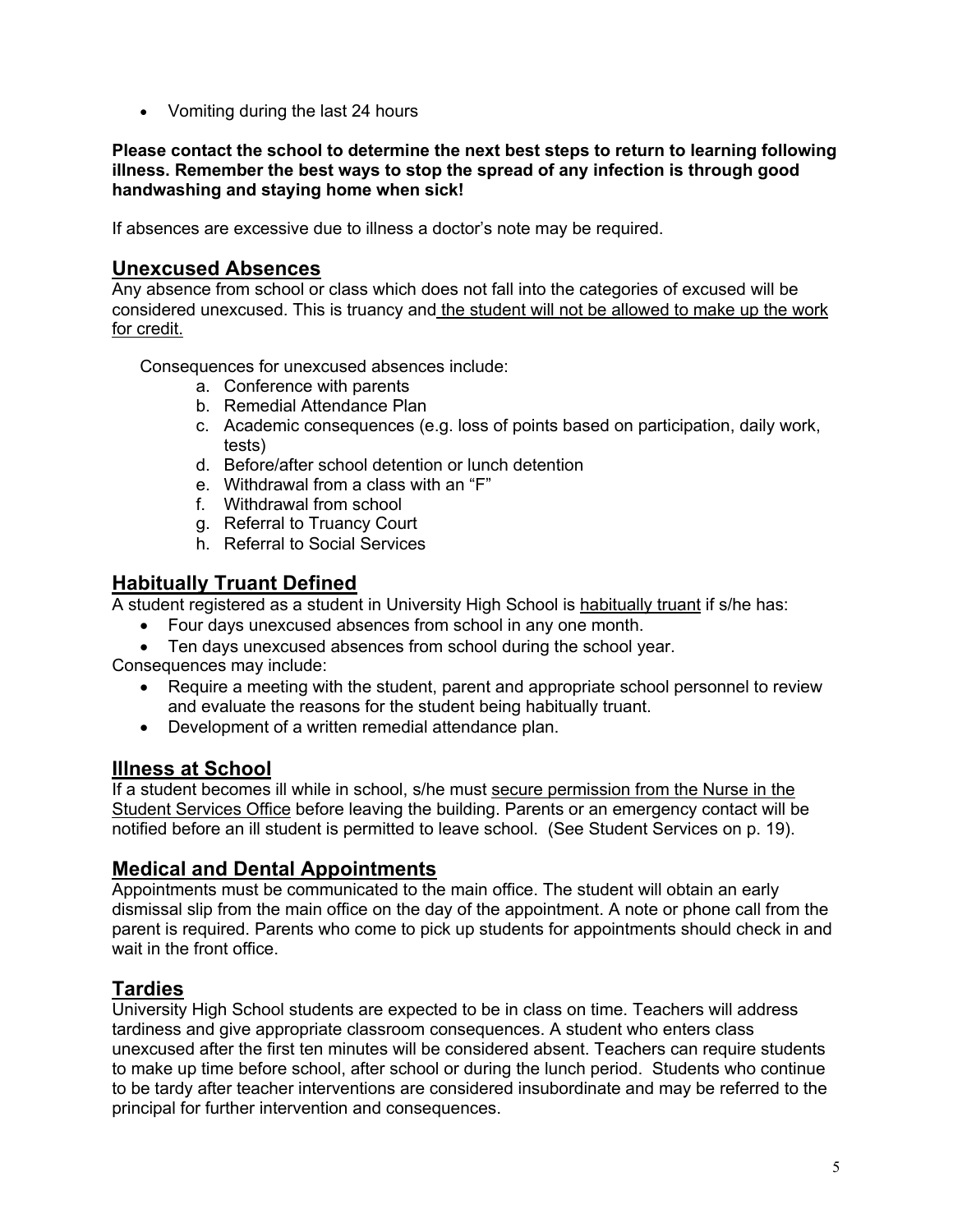# <span id="page-6-0"></span> **II. DISCIPLINE AND CODE OF CONDUCT**

 The purpose of the following policies is to provide a safe and supportive learning environment for all members of the school community.

 Behaviors which interfere with teaching, learning or personal well-being are not acceptable and will be addressed using appropriate consequences. These consequences may be applied for behaviors that take place during the school day, at school activities or are directly related to University Schools.

University Schools.<br>University Schools will utilize the services of law enforcement personnel, including the District 6 School Resource Officer (SRO), as needed to maintain a safe learning environment.

# **Alcohol and Drugs**

 Substances, including non-prescription drugs, illegal or controlled substances and alcohol and drug paraphernalia and/or look-alike drugs are not allowed on school property or at school- under the influence of such substances. Where reasonable suspicion exists, a student's car, locker, person, backpack, and the like (while on school property or at a school sponsored activity) are subject to search and seizure by school administrators. related activities. Students are not allowed to participate in any type of school activity while

will be involved. In all substance abuse related incidents, where judged appropriate, law enforcement officials

 Students are prohibited from selling, representing they are selling, dispensing or representing that they are dispensing, possessing, distributing, soliciting, consuming or otherwise using, abusing or being under the influence of alcohol, non-prescription drugs, illegal or controlled substances while at school on school property, or at a school sponsored or school sanctioned event (whether or not on school property).

#### Disciplinary Action

 Students are subject to immediate suspension, or expulsion, for consumption, use, possession, distribution, solicitation, giving or receiving of alcohol, illicit or illegal drugs, or for the use of alcohol or illegal drugs, or other drugs or drug paraphernalia. Possession includes actual physical possession as well as possession where the item may not be in actual physical possession of the student, e.g., located in a textbook, locker, backpack, car or some other location. Students who engage in activities involving illicit or illegal drugs, controlled substances or alcohol may be subject to suspension or expulsion for behavior off campus which is detrimental to the welfare or safety of the student, other students or school personnel.

#### Second Offense

Expulsion may result upon the second offense while enrolled at University Schools.

#### **Chemical Substance (the Discharging of)**

 Bringing or discharging noxious substances such as mace, pepper spray or smoke bombs will be considered behavior which is detrimental to the welfare and safety of other students. Possession or discharge of such substances on school property or at a school activity is grounds for suspension and may result in referral to law enforcement.

#### **Dress Code**

This dress code applies equally to male and female students.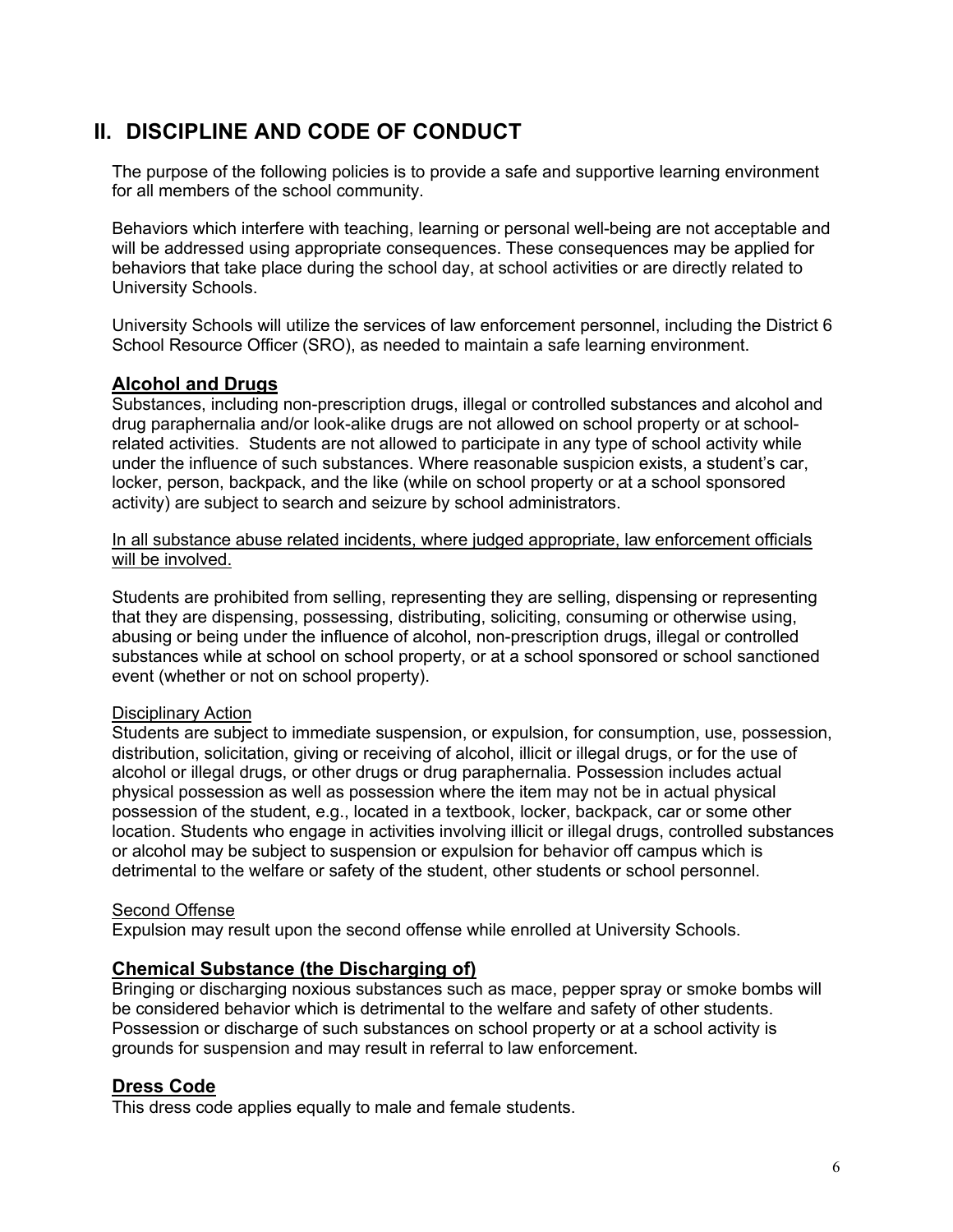#### <span id="page-7-0"></span> **Students are not permitted to wear apparel that is disruptive or potentially disruptive to the classroom environment or to the maintenance of a safe and orderly school.**

 *The following shall NOT be worn in school buildings, on school grounds or at school sponsored activities:* 

- 1. Any clothing, jewelry, accessories or body adornments that are disruptive or potentially disruptive to the educational environment as determined by the administration, including but not limited to items that:
	- Refer to drugs, tobacco or alcohol
	- Are obscene, profane, vulgar or defamatory in design or message
	- Advocate drug use, violence, gang affiliation or disruptive behavior
	- Threaten the safety or welfare of any person, including apparel adorned with spikes or chains
- 2. Clothing that:
	- Reveals all or part of the stomach, buttocks or chest
	- Is backless, strapless, supported with spaghetti straps (straps must be at least 2 inches in width) or has low cut sides under the arms
	- • Reveals underwear
	- Is inappropriately sheer, short, tight or low cut

 Shoes must be worn at all times and sunglasses may not be worn in the building without administrator approval.

#### Dress code exceptions:

 Formal wear may be worn when participating in, or attending, school sponsored extracurricular activities such as prom or homecoming unless deemed inappropriate by an administrator, sponsor or coach.

Disciplinary actions for violations will include:

- **1.** Notifying the student of the violation
- **2.** Requiring the student to change clothing before re-entering class
- **3.** At the discretion of the building administrator, a parent conference
- **4.** Possible suspension

#### **Electronic Cigarettes**

 Electronic devices used to inhale vapor (including but not limited to e-cigarettes, hookah pens, vapor pens, etc.) are not allowed at school. Possession or use of electronic vapor devices on there is evidence the student is using the device to deliver drugs other than nicotine, the University Schools drug policy will be applied (see the University Schools Student Handbook, page 7). Violations of this policy will result in suspension, and/or diversion programs. school property, during scheduled class time or at school sponsored activities is prohibited**.** If

#### **Electronic Devices**

 The staff has the right to confiscate electronic devices anytime their use is deemed a disruption only be released to a parent or guardian. A third disruption within the school year will be  considered insubordination and **will result in suspension**. Parents should not text or call to the educational process. Confiscated devices may be picked up by the student after school in the office. If a student disrupts any class a second time with an electronic device, the device will students during class time.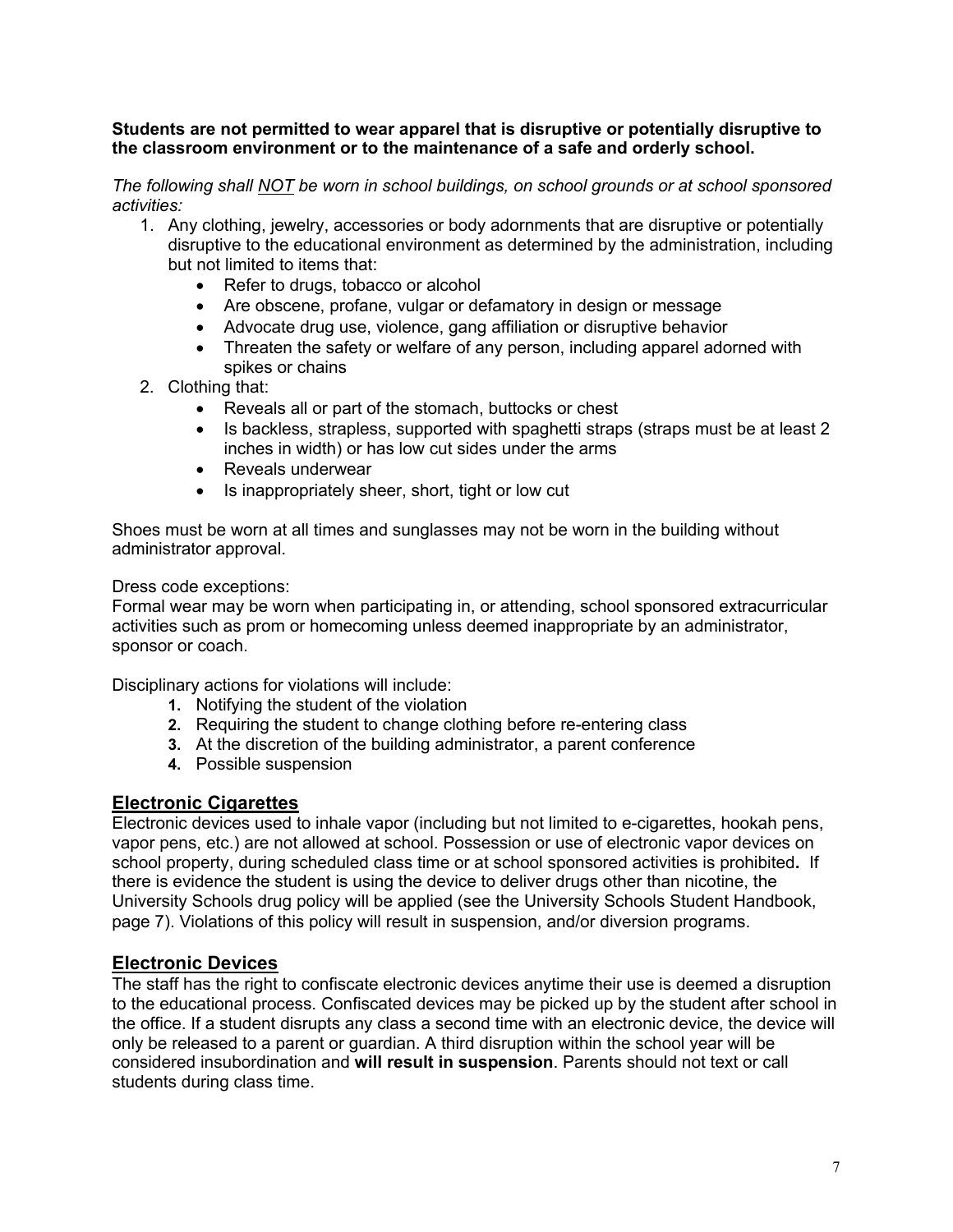<span id="page-8-0"></span> Searches of electronic messages and content will be based on a reasonable suspicion that the student has committed a criminal act or violated school rules (see page 11, Student Searches). The school is not responsible for the loss or theft of any electronic devices.

## **False Alarms (Fire and Bomb)**

 False alarms (fire, bomb or other false alarms of any kind) are prohibited. Infractions will result in a **minimum three (3) day suspension and may result in expulsion.** *Students violating this policy will also be reported to law enforcement*.

# **False Reports Against an Employee**

 Any student who intentionally makes a false accusation of criminal activity against an employee to law enforcement authorities, school officials or both, will be suspended and may be expelled.

# **Fighting**

 Fighting and physical aggression are not permitted. Students involved in physical aggression, which includes, but is not limited to fighting, hitting, etc., will be suspended for up to **three (3) days** for the first offense, **five (5) days** for the second offense and **ten (10) days with possible recommendation for expulsion** for the third offense.

# **Fire Extinguishers**

Tampering with, removal or misuse of a fire extinguisher will result in suspension.

# **Gang-Related Activity**

 No student shall display gang symbols/colors in any form. University Schools has a zero tolerance policy for gang-related activity.

## **Grounds for Suspension, Expulsion and Denial of Admission**

- 1. Continued willful disobedience or open and persistent defiance of proper authority
- 2. Willful destruction or defacing of school property
- 3. Behavior on or off school property that is detrimental to the welfare or safety of other pupils or of school personnel
- 4. Being a habitually disruptive student
- 5. Committing one of the following offenses on school grounds, in a school vehicle or at a school activity or sanctioned event:
	- a. Possession of a dangerous weapon without the authorization of the school or the school district
	- b. The use, possession or sale of a drug or controlled substance
- 6. Repeated interference with a school's ability to provide educational opportunities to other students
- 7. Carrying, using, actively displaying, or threatening with the use of a firearm facsimile that could reasonably be mistaken for an actual firearm in a school building or in or on school property
- 8. Making a false accusation of criminal activity against an employee of an educational entity to law enforcement authorities or school officials or personnel.

# **Habitually Disruptive**

A habitually disruptive student is one who has been suspended three times during the course of grounds, in school vehicles or at school activities or events because of behavior which was initiated, willful and overt on the part of the student. a school year for causing a material and substantial disruption in the classroom, on school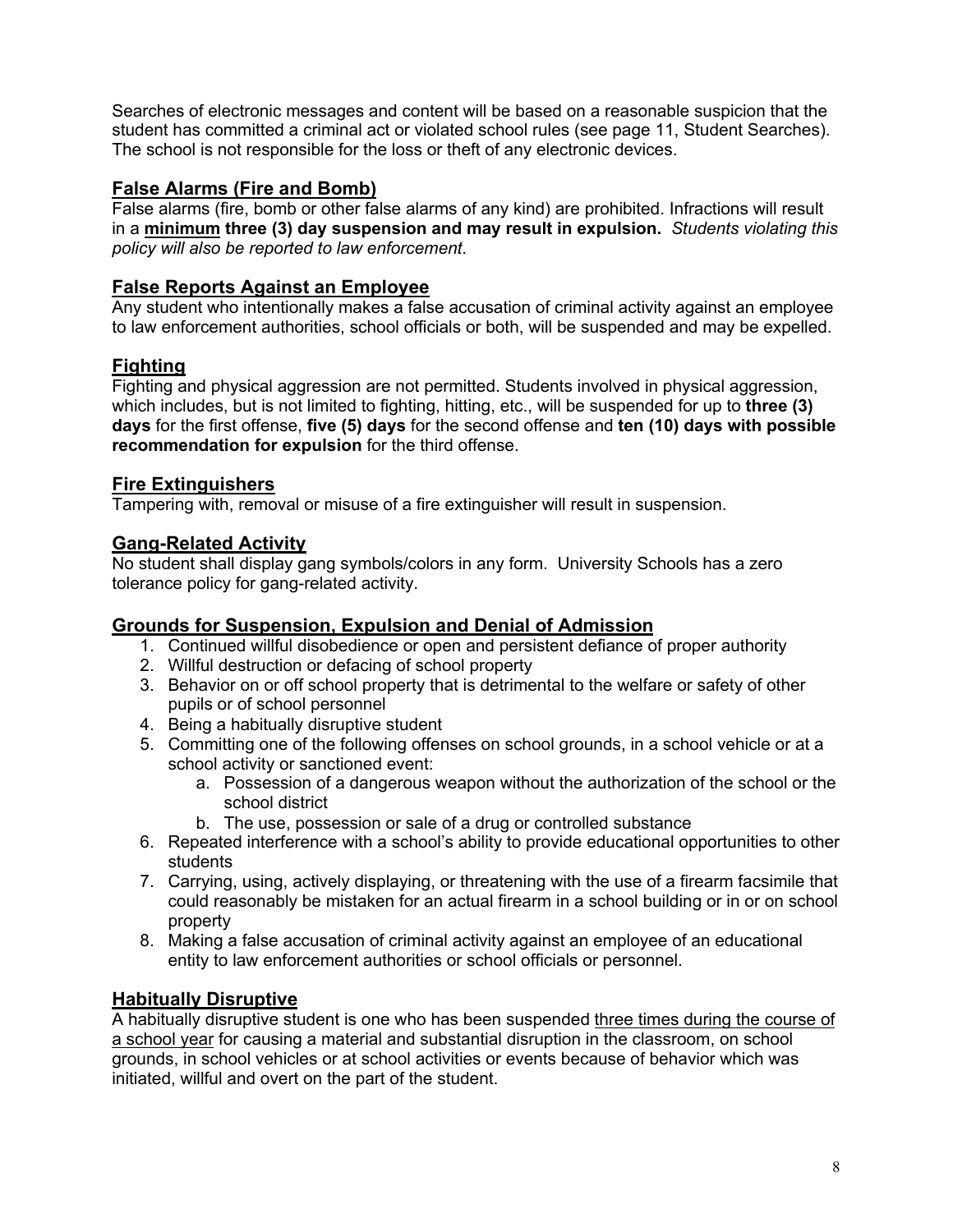<span id="page-9-0"></span> No student shall be declared habitually disruptive prior to the development of a remedial discipline plan addressing the student's disruptive behavior, educational needs and the goal of keeping him/her in school. A remedial discipline plan shall be developed for a student after the modified after the second suspension. The school shall encourage and solicit the full participation of the student's parent, guardian or legal custodian in the development of the notified in writing of each suspension counted toward declaring the student as habitually disruptive. In accordance with state law, expulsion may be mandatory for habitually disruptive first suspension for a material and substantial disruption. The plan shall be reviewed and remedial discipline plan. The student and his/her parent, guardian or legal custodian shall be students.

#### **Harassment, Intimidation and Bullying**

 University Schools prohibits harassment, bullying, hazing or any other victimization of students based on any of the following actual or perceived traits or characteristics: age, color, creed, national origin, race, religion, sex, sexual orientation, gender identity, physical attributes, physical or mental ability or disability or ancestry.

 Bullying means any written or verbal expression, or physical or electronic act or gesture, or a pattern thereof, that is intended to coerce, intimidate or cause any physical, mental or emotional harm to any student.

 Bullying is prohibited against any student for any reason including, but not limited to, any such behavior that is directed toward a student on the basis of his or her academic performance or against whom federal or state laws prohibit discrimination upon any of the bases described in **Colorado Revised Statutes**.

 not limited to, communication via electronic mail, internet-based communications such as social media sites, cell phones, electronic messaging or similar technologies. "Electronic" means any communication involving the transmission of information including, but is

 Harassment and bullying may include, but are not limited to, the following behaviors and circumstances that have the purpose or effect of causing injury, discomfort, fear or suffering to the victim:

- Verbal, nonverbal, physical or written harassment, hazing or other victimization
- Remarks of a demeaning, derogatory or intimidating nature
- Damage or destruction to school property or private property
- Implied or explicit threats that have the purpose or effect of causing injury, discomfort, fear or suffering to the victim
- Demeaning jokes, stories or activities directed at the student
- Coercion of sexual behavior and/or engagement in unwelcomed sexual attention that undermines the safety, security and dignity of any member of the University Schools community and/ or
- Unreasonable interference with a student's performance or creation of an intimidating, offensive or hostile learning environment

 Discipline for student bullying and for retaliation against students who report bullying may include suspension, expulsion and/or disciplinary classroom removal. In addition, the administration shall consider other actions that may be appropriate in response to student bullying, including, but not limited to:

• Holding conferences with the parents of students in order to develop cooperative strategies to correct the student's behavior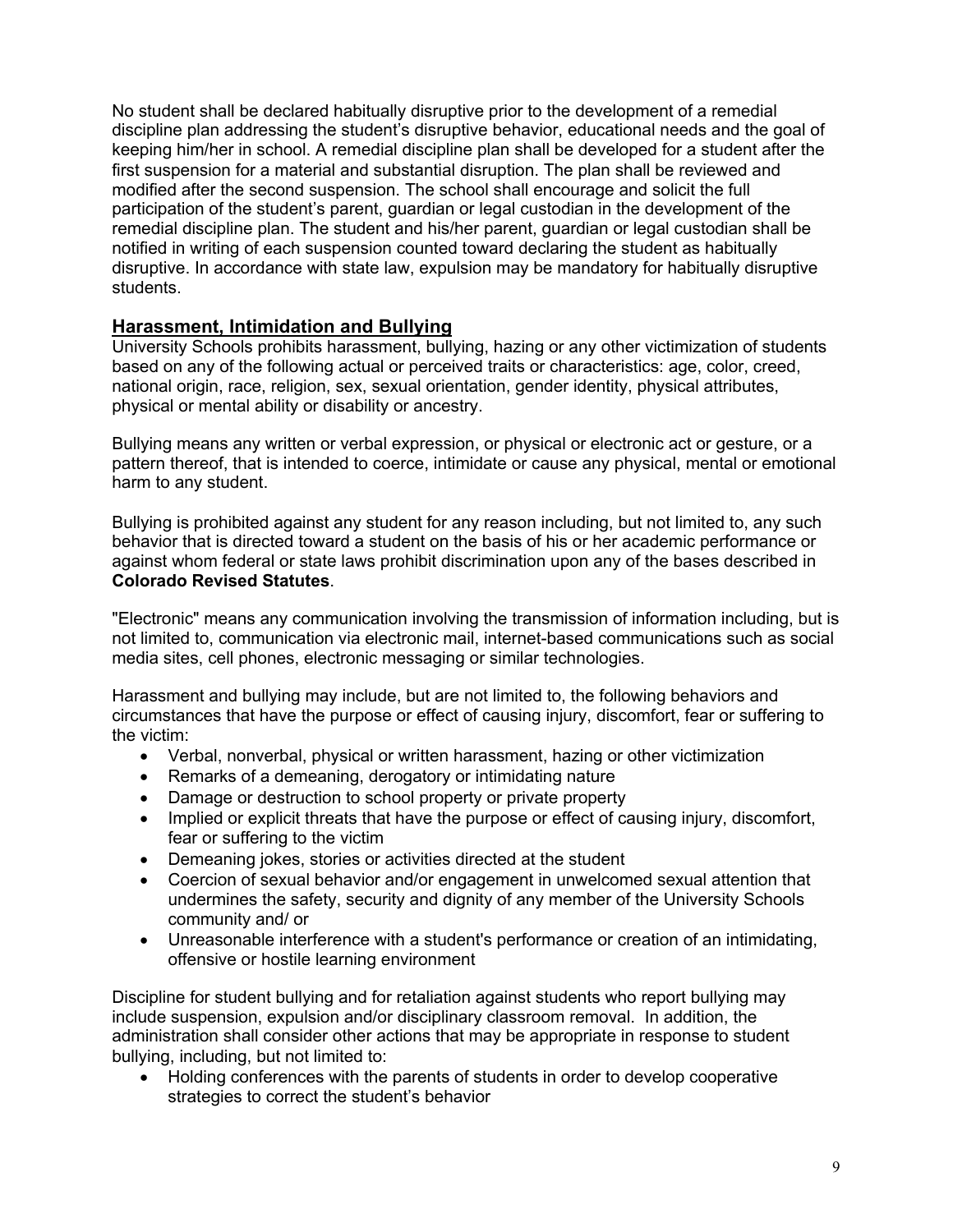- <span id="page-10-0"></span>• Separating students from other students at school or from particular school programs or activities until they can conform to acceptable standards
- Withholding privileges (i.e., field trips, participation in extracurricular activities, etc.) from students who continue to engage in bullying
- • Involvement of law enforcement

#### **Incendiary Devices**

All incendiary devices are prohibited (i.e. lighters, matches, etc).

#### **Insubordination**

 instructions in regard to conduct, or, in any way, by actions or words, showing a defiant attitude. Failure to identify oneself or present an ID card when requested to do so by school personnel will be considered insubordination. Insubordination may result in **suspension**. Insubordination is defined as disobeying teachers or school staff members, not following

#### **Offenses Toward Staff**

 The following procedures shall be followed (not necessarily in the order indicated below) in instances of assault, disorderly conduct, harassment or other criminal offenses by a student directed toward a teacher or school employee. These same procedures shall be followed in instances of damages by a student to the personal property of a teacher or school employee occurring on school premises.

- 1. The teacher or school employee shall file a written complaint with the director.
- 2. Students found to have made threats, assaulted or engaged in criminal conduct directed toward a teacher or school employee will be suspended and may be expelled.
- 3. The director shall report the incident to the appropriate local law enforcement agency.

#### **Personal Display of Affection (PDA)**

 Because this is a K –12 school environment, high school students are expected to be appropriate role models for younger students. Inappropriate personal displays of affection are subject to disciplinary measures ranging from warnings to suspension, depending on the severity and frequency of the behavior.

#### **Plagiarism and Scholastic Dishonesty**

 Plagiarism and scholastic dishonesty are serious violations of academic integrity and will result in consequences ranging from failing the assignment to removal from University Schools (for multiple violations).

According to Joseph Gibaldi's MLA Handbook for Writers of Research Papers, a guidebook followed by many teachers who assign research, "To use another person's ideas or expressions in your writing without acknowledging the source is to plagiarize." With the ease of finding sources and use it without attribution. This "electronic" form of scholastic dishonesty, as much as any other, constitutes plagiarism. research material online, there is a particular temptation for students to copy text from Internet

 When a teacher suspects that a student has cheated or plagiarized an assignment, the teacher will present the student with the evidence and inform the parent/guardian and an administrator of any infraction.

If the charge is substantiated, the following consequences will be enforced:

1. First offense in a course – the student will receive a "0" on the assignment. The student will be allowed to redo the assignment (for a maximum grade of 59%).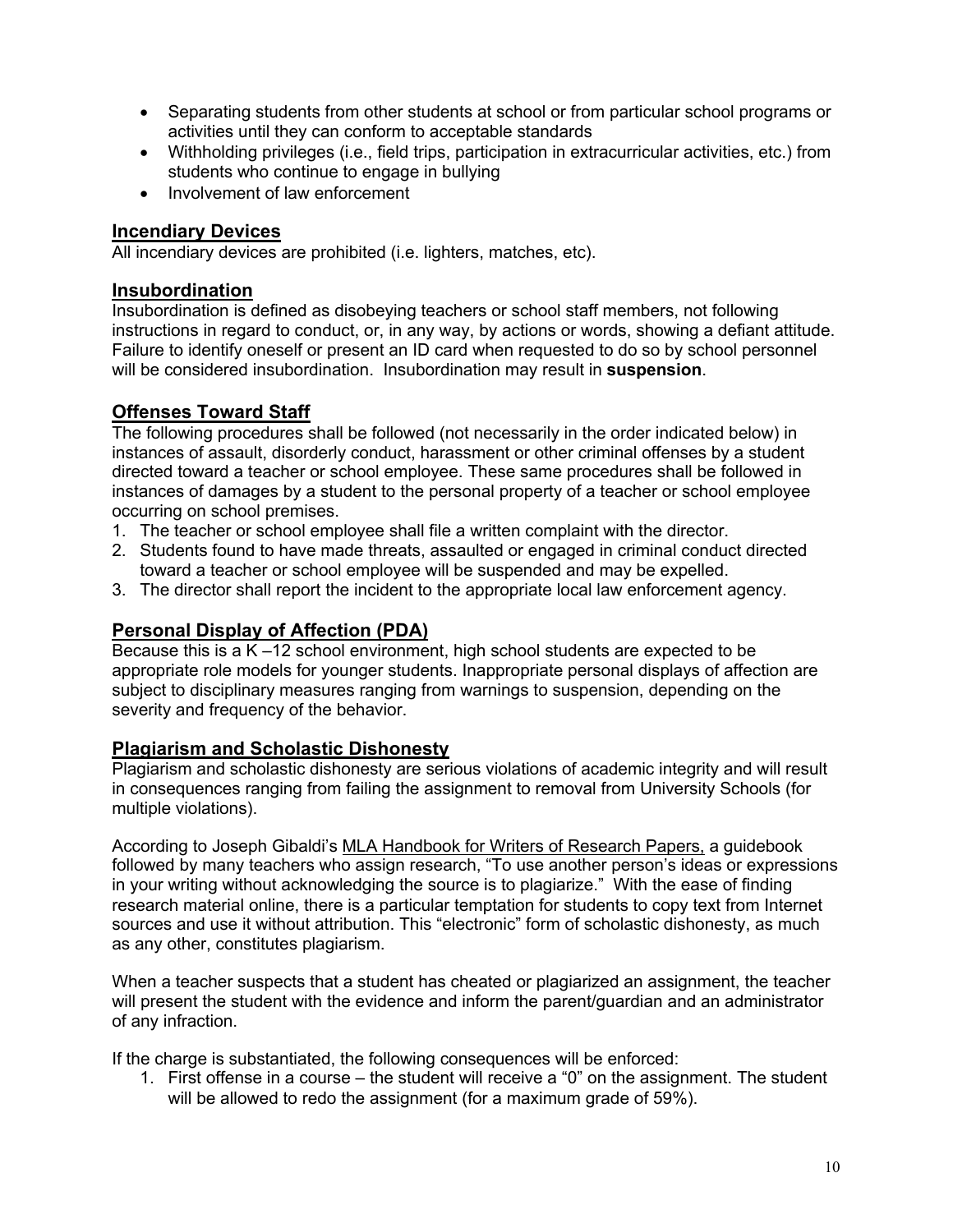<span id="page-11-0"></span>2. Second offense in the same, or any other course – the student will receive a failing grade in the course.

 Suspension from school and possible removal from University Schools may result if a student has violations in several courses.

## **Profanity**

 Using profanity, vulgar language or obscene gestures will not be tolerated. Actions of this sort may result in detention or **suspension.** 

#### **Theft**

 The theft of any property at school or at any school related activity may result in **suspension**  with full restitution for any item stolen. A police report may also be filed.

#### **Threats**

 Threatening another student is prohibited and will result in **suspension** and may result in expulsion. The University Schools threat assessment protocols will be followed.

#### **Tobacco**

 Possession or use of tobacco on school property, during scheduled class time or at school sponsored activities is prohibited and will result in suspension. (2 days)

#### **Vandalism**

 Vandalism will not be tolerated. Vandalism is the willful defacing or destruction of school property (including books and furniture) or the property of school employees or students.

#### **Weapons**

 No student shall carry, conceal, store, or otherwise possess any firearm, knife, explosive weapon, taser, stun-gun or look-alike weapon of any sort in the school building, on school property, or at school-sponsored events. Possession of a weapon will result in suspension or possible expulsion. A student who has brought a firearm to school or possesses a firearm at school, shall be expelled for a period of not less than one year, except that the Director of student on a case-by-case basis if such modification is in writing. In rare instances where such materials serve an educational purpose, their use and/or possession must be authorized by a principal or his/her designee. Schools in coordination with the expulsion hearing officer may modify this requirement for a

#### **Staff Reasonable Force**

 A teacher or school employee may use such reasonable force as necessary to protect herself/himself from attack or to prevent injury to another person while the teacher is acting within the scope of the teacher's employment.

#### **Student Searches**

 A search of a student at school is permitted based upon a "reasonable suspicion" that a student is violating school rules or committing a criminal act. Searches must be reasonably related to the objective of the search and must not go beyond what is warranted by the nature of the suspected violation.

 Searches of a student's person or personal effects are limited to the student's pockets and objects in the student's possession, such as a purse, backpack, book bag or cell phone. A pat-down of the exterior of the student's clothing may be done by an adult of the same sex as the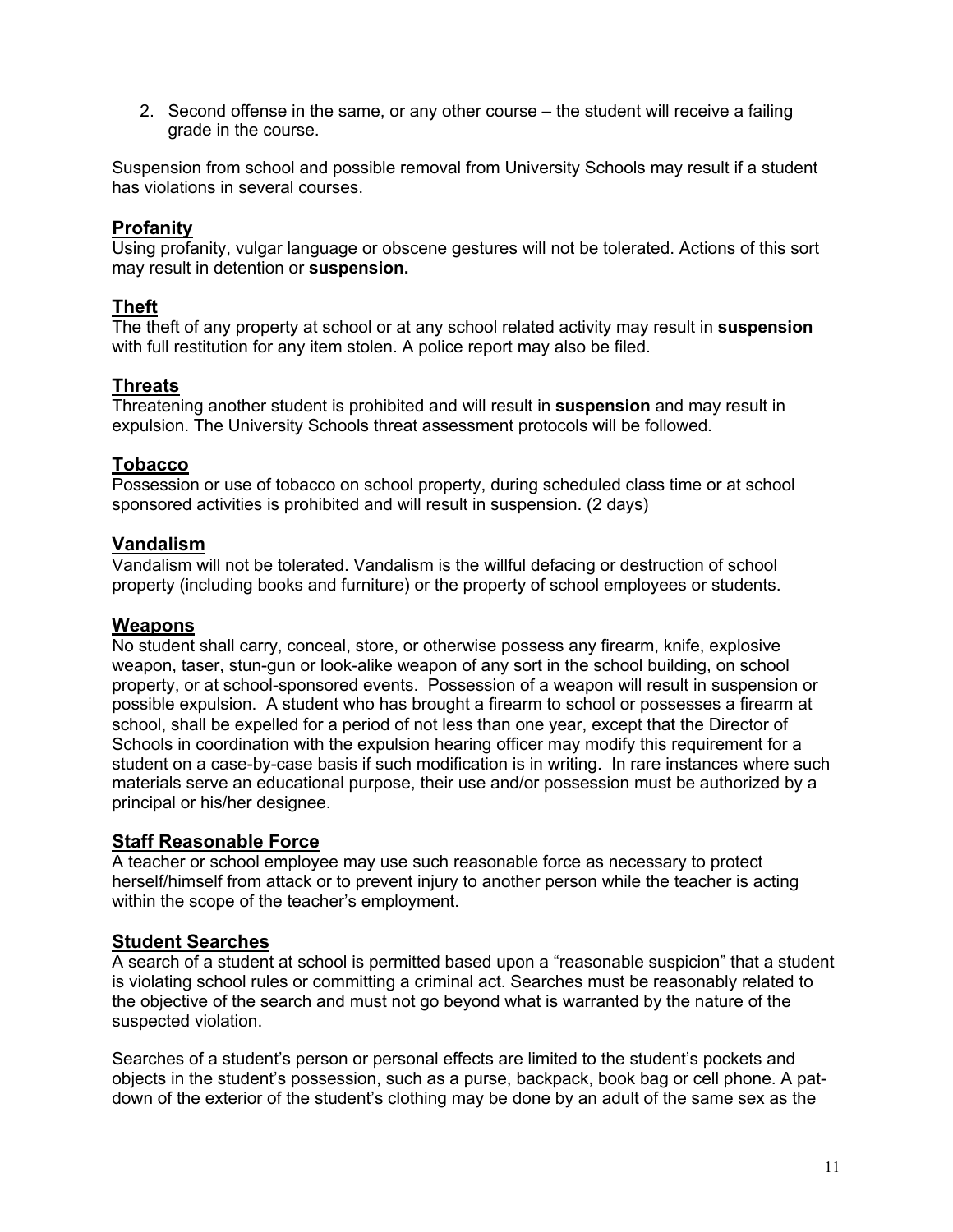<span id="page-12-0"></span> student being searched in the presence of an adult witness. Searches of student vehicles on the school's property are permitted based on reasonable suspicion.

school's property are permitted based on reasonable suspicion.<br>The material on the student's cell phone is subject to review by the school based on reasonable suspicion of a violation of the school's code of conduct or behavior detrimental to the safety and welfare of students or staff.

# **Consequences for Infractions of School Rules**

Consequences may include, but are not limited to:

- • Apology
- Change of Clothing
- Conference with Teacher, Advisor, Counselor
- Drug Testing (at parent expense)
- Expulsion
- • Loss of Credit
- • Loss of Field Trip or Activity
- • Loss of Open Campus
- Loss of Privileges
- Parent Contact
- Random Searches
- Remedial Discipline Plan
- Restitution
- School Detention and Work Detail
- Suspension
- Suspension Alternatives
- Verbal/Written Warning

 When appropriate, the length or severity of consequences may be reduced if the student amends and repair harm caused by the infraction. chooses to participate in a process designed by administrators and/or counselors to make

#### **Communication of Disciplinary Information**

 The principal or designee shall communicate discipline information concerning any student enrolled in the school to teachers and counselors who have direct contact with that student.

#### **In-School Suspension**

 Students may be assigned in-school suspension under the supervision of a designated school official in the school building, but outside the classroom. Class work will be provided during the period of suspension.

# **Suspension**

**Procedures** 

- 1. When subject to disciplinary measures, students are entitled to reasonable due process, which may vary according to the circumstances.
	- a. The student shall be given oral or written notice of the charges against the student.
	- b. The student will be given an explanation of the evidence and will be provided an opportunity to make a statement on his or her behalf.
- 2. If the pupil is suspended, the parent/guardian will immediately be notified of the suspension, parent/guardian to meet with the director or principal to review the suspension. the grounds for the suspension, the period of the suspension and the time and place for the
- 3. A suspended student shall be required to leave the school grounds immediately after the parent and the administrator have determined the best way to transfer custody of the student to the parent or designated representative. A student may not be on school property or attend school activities during the suspension period.
- 4. Law enforcement authorities may be involved in removal of the student in accordance with state law when there are reasonable grounds to believe that the student has committed a delinquent act by violation of any statute, county or municipal ordinance, or by lawful order of the juvenile court.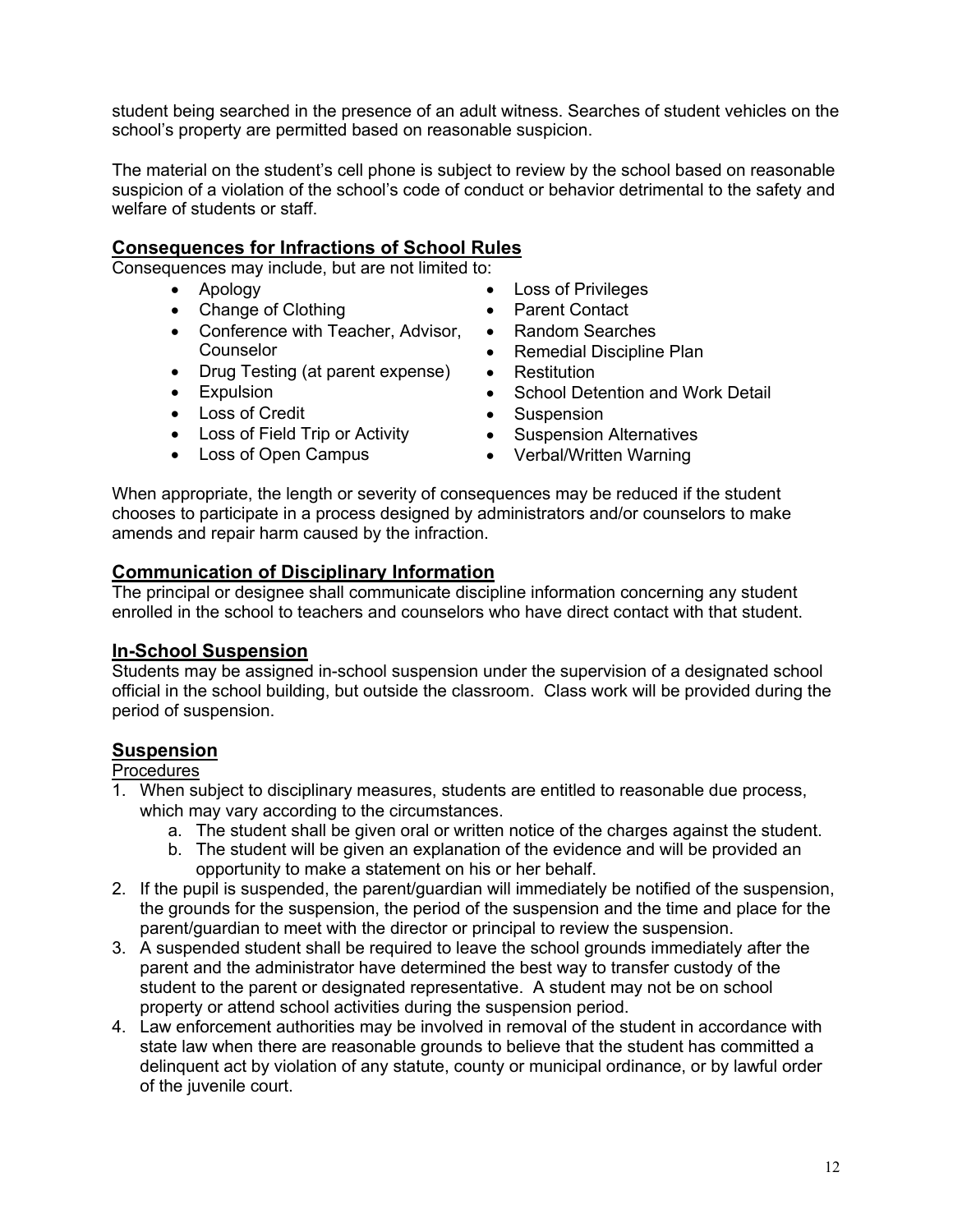<span id="page-13-0"></span>5. The administrator shall determine whether the student is or has been receiving special education services. If the student is receiving special education services, then special education staff must be notified of the name of the student, length of suspension and cumulative days of suspension for the school year.

#### Re-admittance of Suspended Students

 No student shall be readmitted until the pupil and the suspending authority have met or until the parties mutually agree to review the suspension in order to assess the need to develop a If the administrator cannot contact the parent of the student or if the parent repeatedly fails to remedial discipline plan. The parties may complete this process in a phone conference. appear for scheduled meetings, the administrator may readmit the student.

 The student must be provided an opportunity to make up schoolwork missed during the period of suspension for full credit.

# **Expulsion**

#### Procedures

- 1. The Director of University Schools shall prepare, in not less than five days prior to the date of contemplated expulsion, a written notice of such proposed expulsion. Such delivery may be by United States mail or by a courier service. If mailed, University Schools will use certified mail and return receipt requested and by regular delivery. Delivery shall be deemed to be completed at such time as the notice is deposited in the United States mail addressed to the last known address of the student and the parent(s)/guardian.
- 2. The notice shall contain the following information:
	- a. A statement of the basic reasons for the recommended expulsion.
	- b. A brief statement of the evidence to be presented against the student.
	- c. A statement that the student has a right to a hearing on the question of expulsion but will writing within five (5) school days after the day of notice that a hearing is requested. receive the hearing only if the student or the parent/guardian notifies the director in
	- d. A statement that the student may be present at the hearing and hear all information against her/him; that s/he will have an opportunity to present such information as is relevant. The student may have an attorney present.
	- e. A statement that failure to participate in such hearing constitutes a waiver of further rights in the matter.
- 3. The hearing will be closed except to those individuals deemed advisable by the hearing officer, but included in all events shall be the student, her/his parent/guardian and, if attorney, other individuals who may have pertinent information may be admitted to a closed requested, an attorney. In addition, if requested by the student, her/his parent/guardian or hearing.

#### Appeals

 such appeal request in writing to the director within five (5) business days of the date the decision is delivered to the student. The Board of Governors shall convene within five business days after the written request is received. The decision of the Board of Governors shall be final. If the student should choose to appeal the decision of the hearing officer, the student shall make

 When the Board of Governors holds the appeal, it shall be conducted by a chairperson of the Board or a designee from the Board of Governors. Testimony and information shall be presented under oath; however, technical rules of evidence shall not be applicable and the Board of Governors may consider and give appropriate weight to such information or evidence it deems appropriate.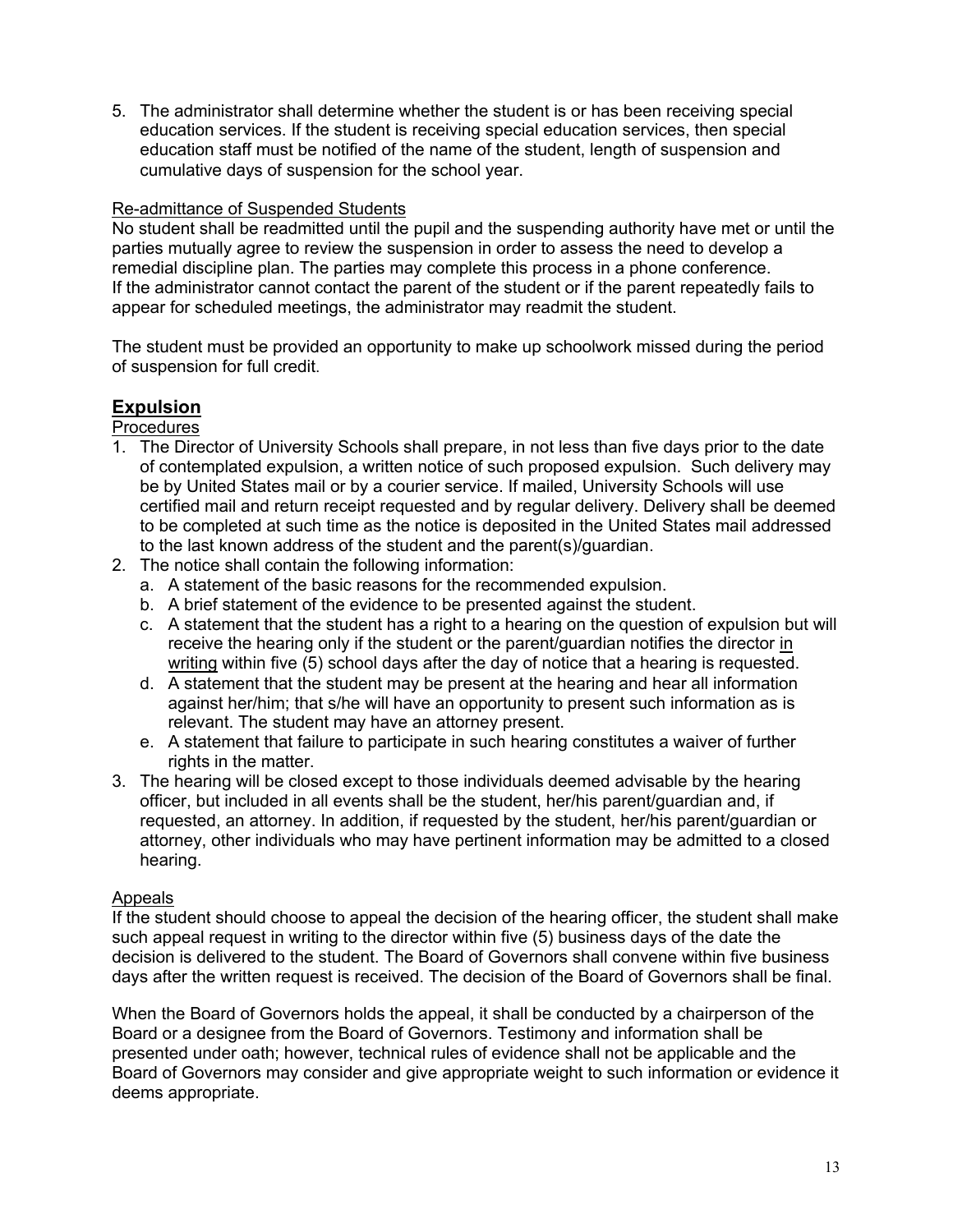<span id="page-14-0"></span> The student or his/her representative may question individuals presenting information. A sufficient record of the proceedings shall be kept so as to enable a transcript to be prepared in the event either party so requests. Preparation of the transcript shall be at the expense of the party requesting the same. The Board of Governors may retire to executive session to review and discuss the evidence; however, the final decision shall be made in public session.

## **Discipline Of Students With Individual Education Plans (IEP) And 504 Plans**

- participate in programs when their behavior impairs the education of other students. 1. Students are neither immune from the school's disciplinary process nor entitled to
- 2. The student's Individual Education Plan (IEP) or 504 Plan shall determine appropriate discipline for special education students. Appropriate special education personnel shall be contacted prior to the use of any disciplinary measure, which is not authorized by the student's IEP or 504 Plan.
- 3. A student may be temporarily suspended from school if exclusion is warranted because of student, other students, school personnel or school property. the student's disruptive activities and/or actions, which present a physical danger to the
- 4. A student whose behavior is determined to be a manifestation of his/her handicap may not be expelled, unless required by law, but shall have his/her IEP or 504 Plan reviewed by the appropriate IEP or 504 Plan staffing team. The staffing team shall review the IEP or Plan for appropriateness of services and the need for a more restrictive or alternate placement.

# **III. PROCEDURES**

# **Electronic Devices**

 **All electronic devices are to be turned off and stored or used appropriately according to teacher directions during class time.** Students are discouraged from bringing electronic entertainment devices to school. Laser pointers are not permitted. The school will not be responsible for the loss or theft of electronic devices.

 The staff has the right to confiscate these devices should their use cause a disruption to the educational process (see page 8 for disciplinary consequences).

# **Guests**

 Students who wish to bring a guest to school must get approval from the principal and classroom teachers at least one-week in advance of the visit. The guest and host should report to the main office upon arrival. The guest will be given a visitor's badge that should be worn throughout the day.

# **Lockers**

 Lockers are not automatically assigned and are subject to availability. A locker fee of five dollars year, a student needs to change lockers s/he should see the attendance clerk or administration. (\$5) will be charged to students who wish to have a locker. If, at any time during the school

 Lockers are the property of University Schools. They are made available for student use as a privilege. Students accepting use of the lockers must also accept the related responsibilities. These responsibilities are to keep the locker clean both inside and out, to pay for any damage to sentimental items to the school at his/her risk. University Schools reserves the right to search lockers when necessary to enforce school rules and/or ensure safety of all students. Students are responsible for all locker contents and should not give the lock combination to others. the locker, and to use the locker only during authorized times. No stickers, contact paper, or inappropriate pictures are allowed in lockers. University Schools assumes **NO** responsibility for lost or stolen articles kept in student gym or hall lockers. The student brings valuable or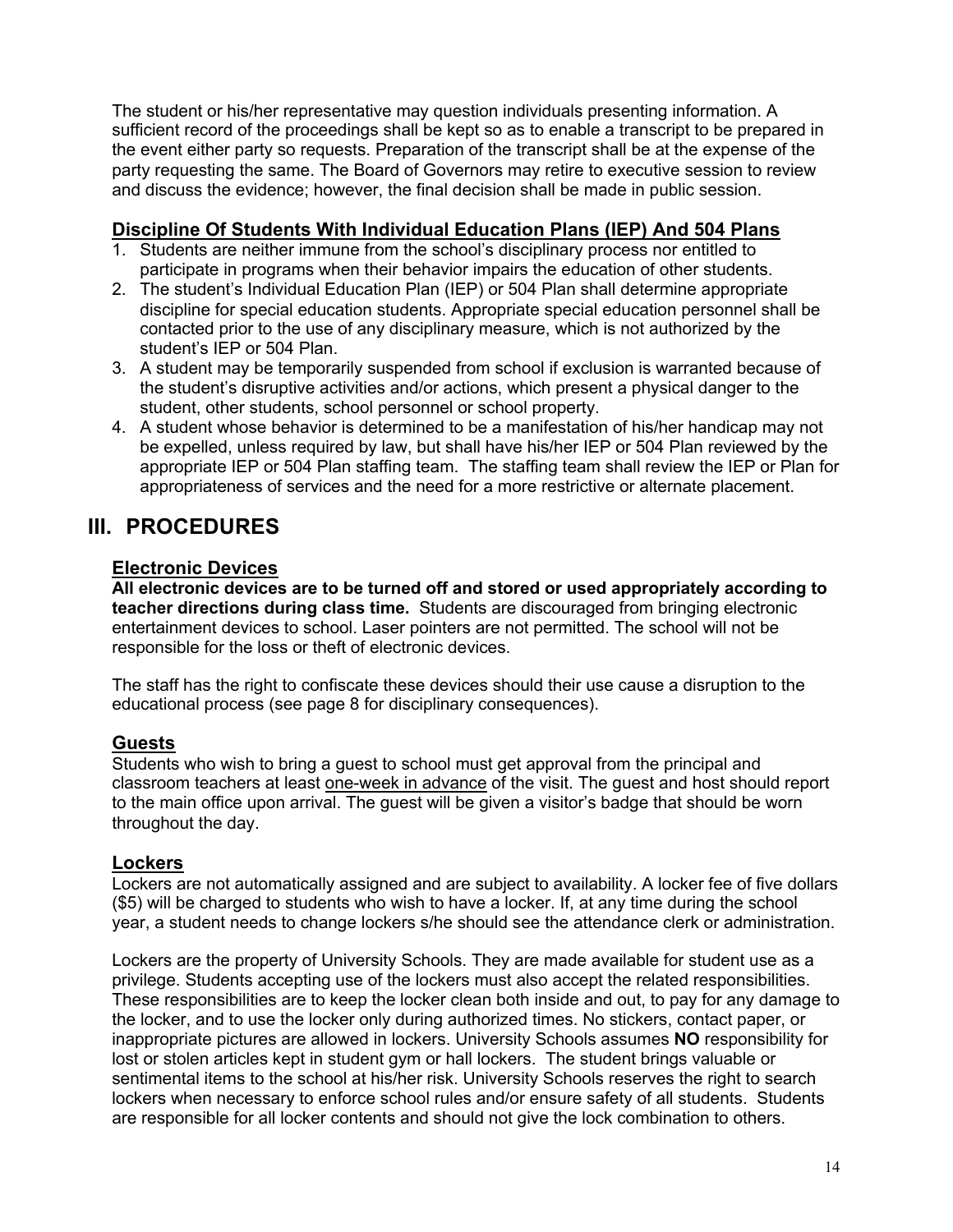#### <span id="page-15-0"></span> **Lost And Found**

 All found items should be turned in to the Student Services Office. Items will be given to charities if they remain unclaimed. Students are encouraged to keep track of their possessions and they are discouraged from bringing valuable items to school. Students should not bring excessive amounts of money to school.

#### **Open Campus**

 Students in grades 9-12 are allowed to leave campus during lunch and open blocks. Students who leave campus are expected to act as good citizens. Violations will result in consequences and students may lose open campus privileges. Students attending classes at Aims or UNC must have a schedule that has been approved by the high school counselor.

#### **Parking**

 There are two locations where students are permitted to park their registered vehicles at University Schools. Juniors and seniors can park on the south side of the high/elementary parking lot. Sophomores are required to park their vehicles in the middle school parking lot to University Schools **MUST REGISTER THEIR CARS** with the security team. reduce congestion in the high/elementary parking lot. All students who use the parking lots at

 Driving or parking in student drop-off areas, loading zones, fire lanes or faculty parking areas will result in disciplinary action and possible towing or police involvement. The parking lots are school property and University Schools reserves the right to take any actions necessary to consequences which may include losing parking privileges or having the car towed. **Students may not loiter in the parking lot.**  enforce policy and maintain safety. Violations regarding driving or parking will result in

#### **School Closing Announcements/Delayed Start Procedure**

 Announcements of school closings, delayed opening or early closing are made on KFKA, TV channels 4, 7, 9, and 13. A message will be placed on the school voice message (506-7000), through text messages informing of the closure. the school website (universityschools.com), Facebook (facebook.com/universitybulldogs) and

 be attending at that time. **All grades K-12 will have a common start time.**  If there is a delayed start to the school day, students will report to the class they would normally

#### **School Day**

| Grades $K - 5$ : M |   | $7:50 - 2:00$       |
|--------------------|---|---------------------|
|                    |   | $T - F$ 7:50 - 3:00 |
| MS:                | M | $8:00 - 2:35$       |
|                    |   | $T - F$ 8:00 - 3:10 |
|                    | м | $8:00 - 2:45$       |
| HS:                |   | $T - F$ 8:00 - 3:20 |

 Unless students are participating in a school-sanctioned activity, they should leave the campus immediately after dismissal.

#### **School Safety Plan**

1. **Evacuation:** In the event that there is a need to evacuate the school site or the fire alarm sounds, the following procedures will be initiated. Students will be escorted by teachers according to the exit routes posted on maps in each classroom. Students should proceed in an orderly manner with their teacher to the designated areas. At the fields, students will go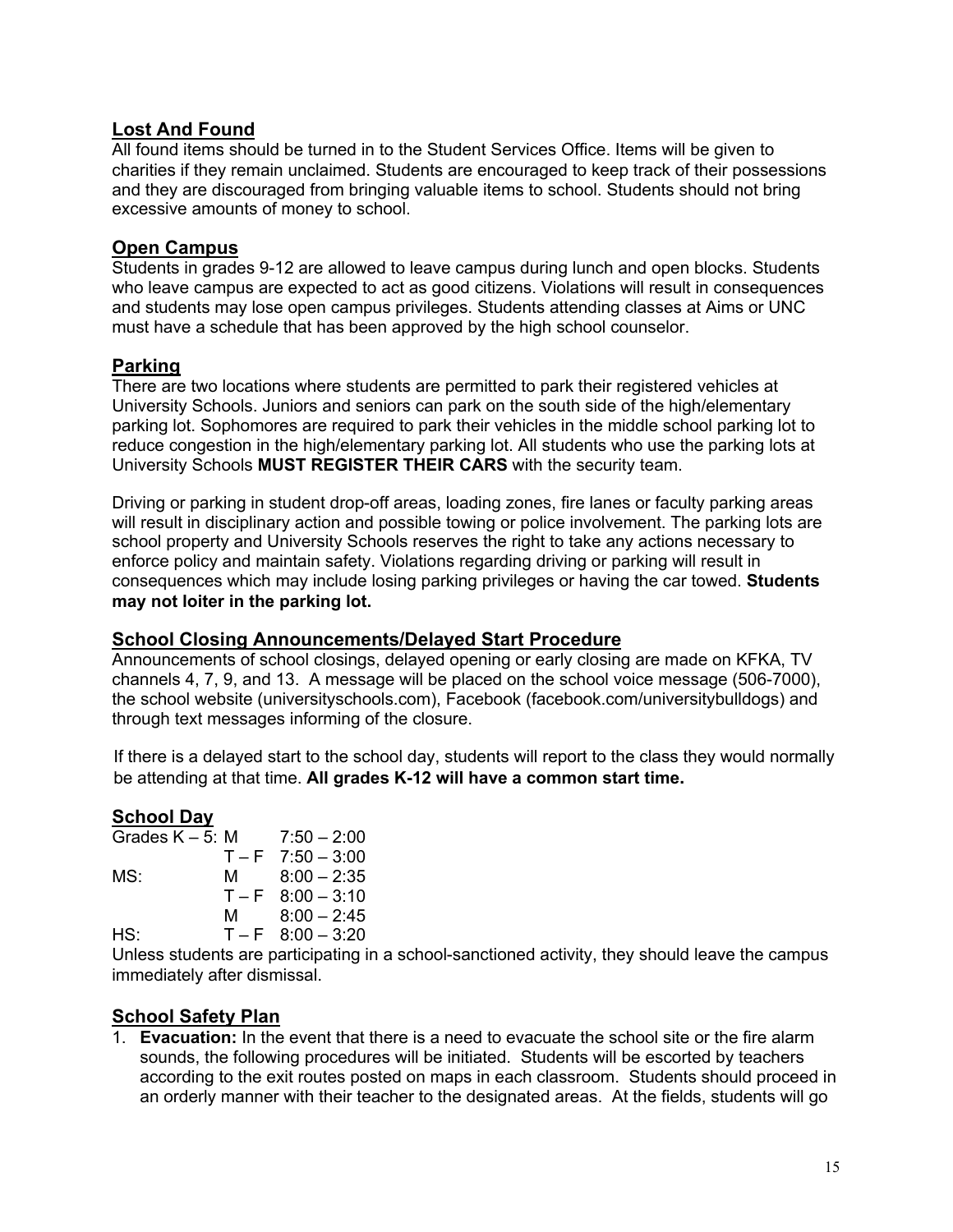<span id="page-16-0"></span>for orderly evacuation from the school grounds if that becomes necessary. students should proceed in a safe and orderly manner to the location of their **Advisors** on to, and remain, with their advisors. From these sites, administrators will provide instructions If an evacuation occurs when class is not in session (during lunch, passing period, etc.), the football field.

- 2. Lockout: A lockout is called when there is a threat or hazard outside of the school building, whether it's due to violence or criminal activity in the immediate neighborhood, or a dangerous animal near the campus. A lockout uses the security of the physical facility to act as protection. The lockout protocol would require bringing students into the building. If the lockout announcement is made during class, classroom activities would continue uninterrupted with the exception that staff will lock classroom doors. If students are outside when the lockout is announced, classes would return to the building to continue classes. If building, depending on the condition of the circumstances, until an announcement that the the lockout is announced during an "open" time, students may be prevented from leaving the emergency is over.
- 3. Lockdown: A lockdown occurs when a serious emergency threatens the welfare of students and staff and evacuation is not the safest course. If the lockdown announcement is made during class, staff will lock their doors, turn out the lights and have everyone move to a place where they are not visible from the hallways. If the lockdown is announced during an "open" time, students in the hallway should move to the closest classroom, locker room, gym or office and remain there until an announcement that the emergency is over.
- 4. **Tornado:** In case of a tornado warning, teachers and students will go directly to their designated safe area.

#### **Sibling Pickup**

 If a student is picking up younger siblings in the elementary school, s/he must meet either in the cafeteria or outside. Older students **MAY NOT** be in the elementary hallways waiting for siblings.

#### **Student Concerns, Complaints and Grievances**

 Students are encouraged to settle their concerns about staff actions or decisions at school in a personal and informal manner. The student may ask his/her advisor to assist with this initial contact if necessary.

- If a student and the advisor are unable to resolve a complaint or concern, the student should submit a written statement describing the decision or action in a clear, specific and detailed manner to the principal.
- The principal will investigate the facts and meet with the student (who may bring a parent, advisor or another staff member). The principal also will meet with the staff person(s) named in the written statement in an effort to facilitate a mutually acceptable resolution.
- • If the issue is not resolved to the student's satisfaction, the student may submit a written appeal to the director, whose decision will be final.

Any information received during this process shall be confidential. No information shall be made available to anyone unless that person has a legitimate educational interest.

#### **Student Messages**

In case of emergencies, messages from parents will be delivered to students.

#### **Withdrawal From School**

Students withdrawing from University Schools must complete the following procedures: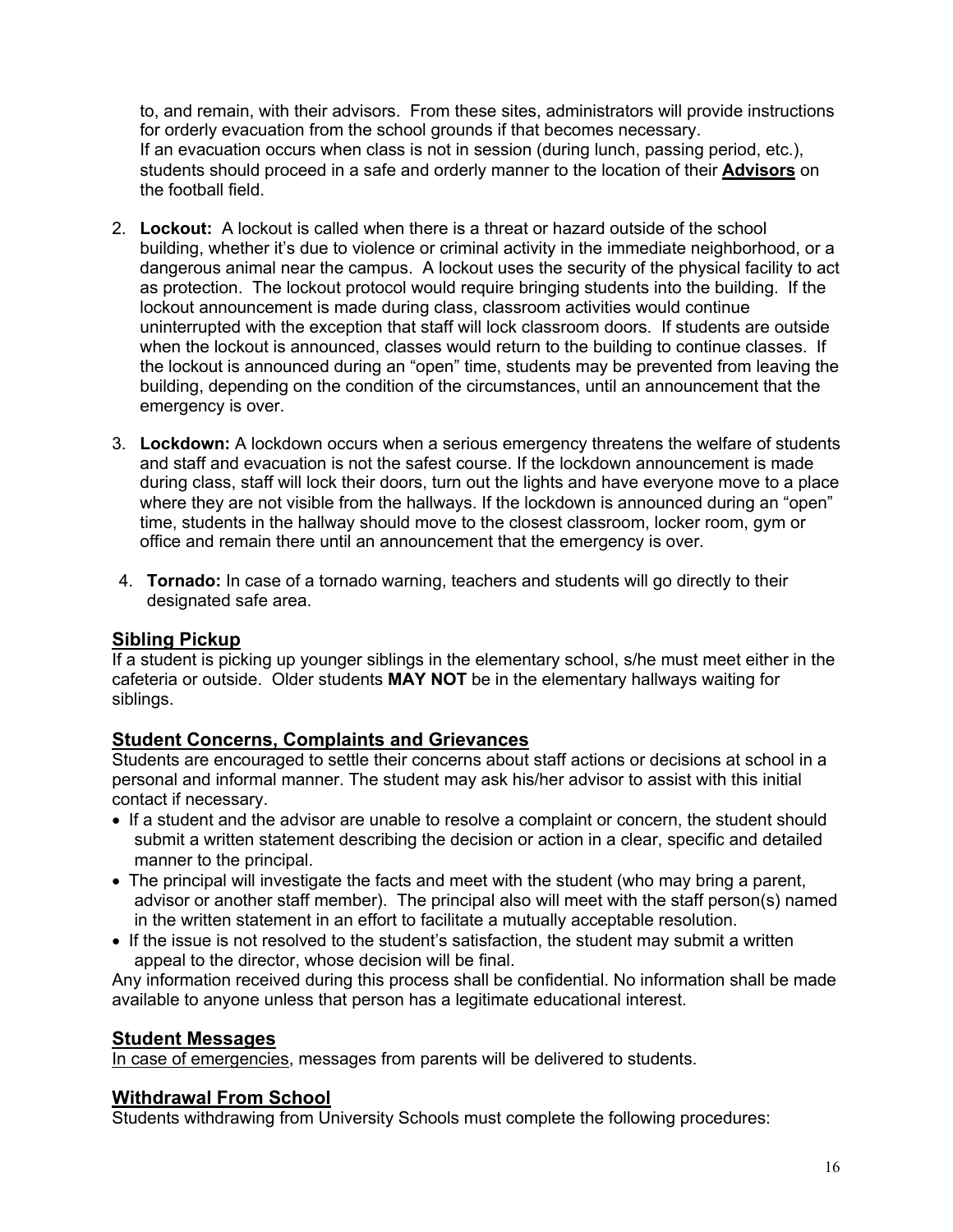- <span id="page-17-0"></span>1. Secure the withdrawal form from the main office no later than one week prior to the anticipated withdrawal date.
- 2. The form must be completed, signed by parents, teachers, counselor and appropriate personnel and then returned to the main office no later than one day before withdrawal.

No student may be officially withdrawn until all obligations have been met.

# **IV. STUDENT RESOURCES**

## **Cafeteria**

 The school cafeteria serves lunch to high school students during scheduled lunch hour, Monday through Friday. Students are expected to eat in the cafeteria, patio or outside. Students who eat outside the cafeteria are expected to pick up their trash and avoid blocking halls or doorways.

 The Main building serves a "Grab and Go" breakfast, as well as a la carte items from 7:30 a.m. to 8:00 a.m.

#### **Computer Labs**

#### Technology/Internet Acceptable Use Policy

 University Schools provides equipment and network facilities for educational purposes to students, staff and faculty. The right to privacy on University School's network does not apply. All actions and usage are being monitored. All information stored on school equipment becomes the sole property of University Schools. University Schools reserves the right to deny usage of University Schools' equipment to any individual. Please be aware that technology, and the way we use technology, is constantly evolving. Every unacceptable use of school unacceptable uses include, but are not limited to the following: technology and Internet cannot be specifically described in this policy. Examples of

- 1. Physical abuse of equipment or facilities will not be tolerated. Individuals have a responsibility to report observed abuse to the office.
- 2. **Commercial activity is strictly forbidden.** The networks, Internet access and all school facilities are to be used for the sole purpose of education and educational development. Individuals may not use school equipment or facilities for the selling, brokering or ordering of any commercial product or service. Any activity involving the transfer of legal tender or financial assets in any way is prohibited.
- 3. **Websites, apps or extensions containing nudity, sexual or violent content are forbidden.** Visiting websites, apps or extensions containing any form of pornography, graphic violence, bomb design or "hate-group" content is forbidden. Creation of documents with such content is similarly forbidden.
- 4. **Sending threatening or harassing messages is prohibited.**
- 5. **Creating, transmitting, or forwarding material or information that is knowingly**  This includes taking pictures or sharing pictures of classmates without their knowledge **false or intending to purposely damage another person's reputation is prohibited.**  or permission.
- 6. **It is unacceptable to access another individual's account** or send email from another user's email account or impersonate another student or adult.
- 7. **Use of Internet chat rooms is prohibited unless it is under the supervision of a teacher.**
- 8. Users are prohibited from changing individual device settings including, but not **limited to, backgrounds, views, file access, passwords, file names, etc.**
- 9. **It is unacceptable to delete the usage history or intentionally try to cover up inappropriate use.**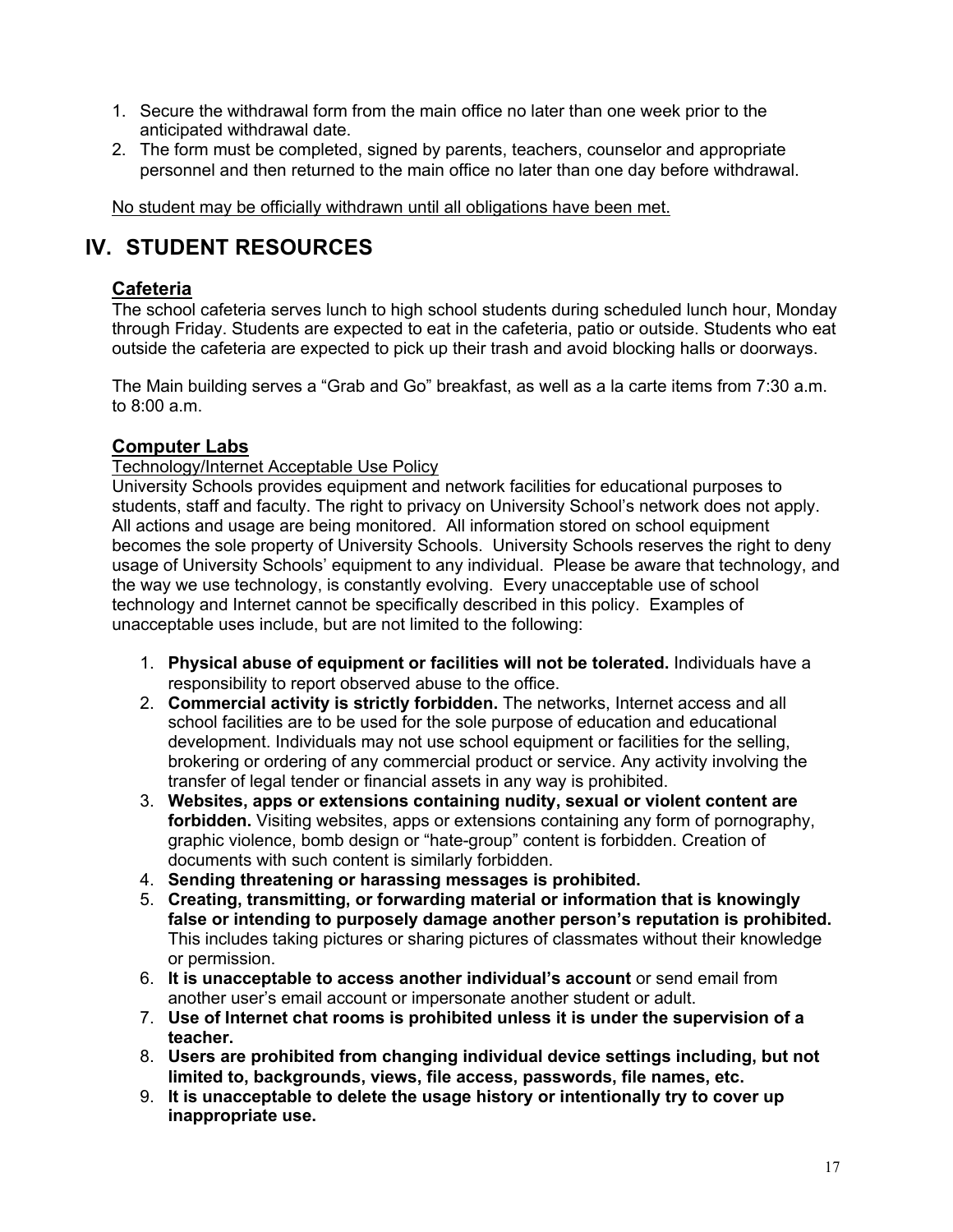- <span id="page-18-0"></span> 10. **Network disruption is prohibited**. Users are prohibited from altering network settings on all school equipment. Changing email addresses, client identities, TCP/IP addresses, or otherwise affecting the existing setup of any school equipment is prohibited. Use of school equipment to disrupt or alter non-school equipment is also prohibited.
- 11. **Users may not install software, apps, or other material from the Internet without the knowledge and approval of a teacher or supervisor**.
- 12. **Playing computer games that are not approved as part of the educational curriculum is not allowed during class time**.

#### **University Schools Library Technology Learning Centers**

Reserve library books online at http://libraryuniversityschools.blogspot.com/ (970) 506-7022 **University Schools Elementary/High School: rbudzynski@universityschools.com** 

Reserve library books online at http://libraryuniversityschools.blogspot.com/ (970) 576-3908 **University Middle School Library: ahaas@universityschools.com** 

 **Elementary/High Library hours:** Monday: 7:30-3:00, Tuesday-Friday: 7:30-4:00  **Middle School Library hours**: Monday: 7:45-3:00, Tuesday-Friday: 7:45-4:00

 Students and classes receive customized library instruction and services. For homework help, searching tools, class links, and more visit the library website at http://libraryuniversityschools.blogspot.com/

#### **Expectations**

- Return books by their due dates and in good condition.
- Know library purpose (research, homework, finding books, checking grades).
- Be respectful, polite & helpful.
- Technology/Internet Acceptable Use Policy applies to all devices.

#### **Online Tools**

Access tools and subscriptions at http://libraryuniversityschools.blogspot.com/

 The University Schools Library Technology Learning Centers provide student access to the Internet and **Destiny** -- the online library catalog, **Accelerated Reader** quizzes (grades 2-5). Students may use **resources provided by the High Plains Library District (HPLD) with an HPLD library card.** Elementary students access **learning.com, World Book Online and BookFlix.** Elementary, middle and high school students use **Google Apps for Education** for  **with Google login** on the library web site. coursework and technology and information literacy lessons. **Ebooks are available via Sora** 

#### **Borrowing Books**

 The University Schools Library Technology Learning Centers house over 20,000 items. Students may borrow up **to four items** at a time. *Elementary students may check out items for two weeks and middle and high school students may check out items for three*  weeks. Items may be renewed if there are no holds. Students may borrow and return from either library.

 loses borrowing privileges when he or she has books overdue or owes money for damaged materials. *Overdue notices are sent to K-12 advisors and students in grades 2-12 weekly* Items are loaned with the understanding that he or she is responsible for all items. A student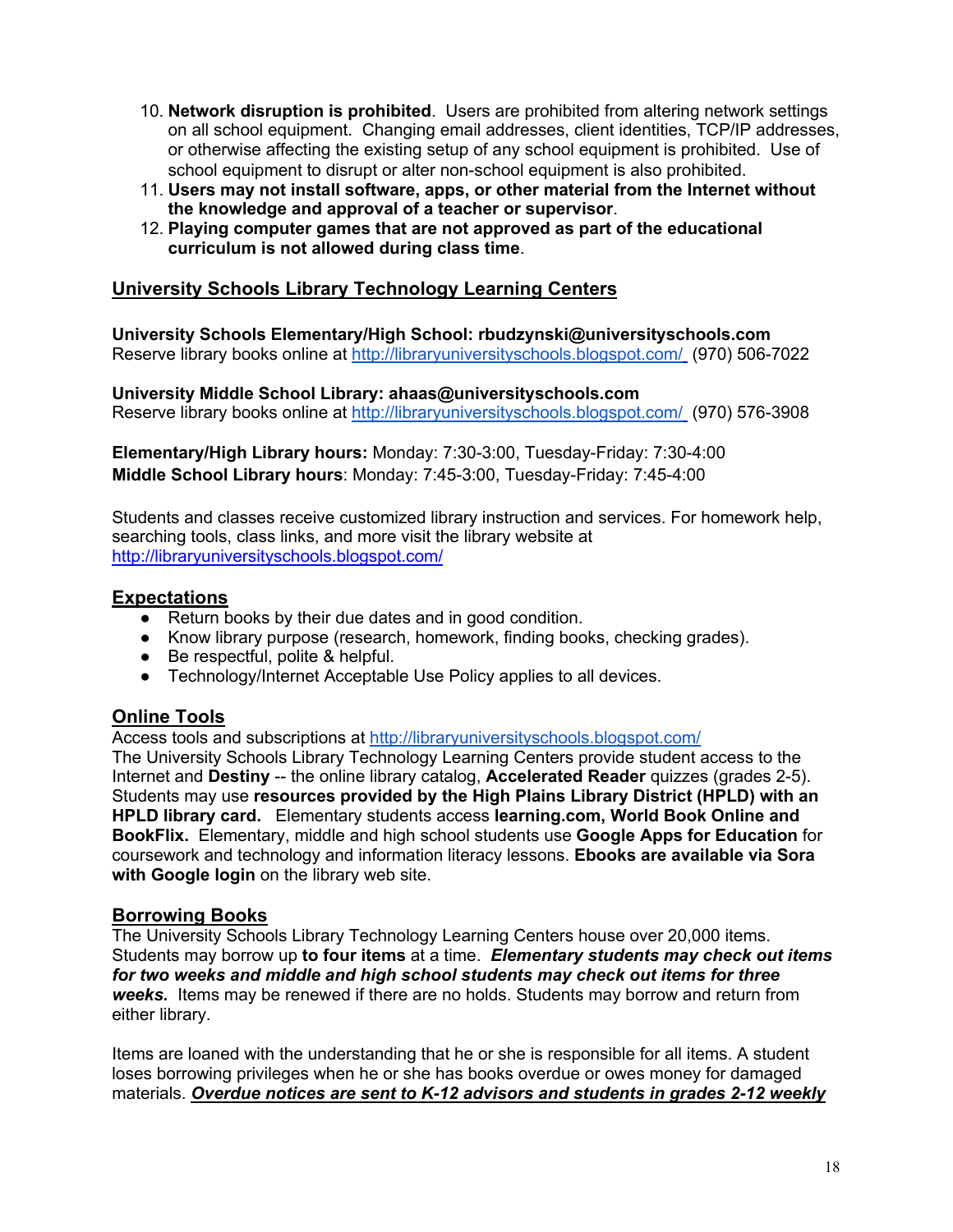#### <span id="page-19-0"></span> *via email during the school year.* **ALL LIBRARY BOOKS ARE DUE FOR THE END OF THE YEAR MAY 9, 2022.**

# **Activities**

 The University Schools Library Technology Learning Centers coordinate an extensive Battle of place in spring. Lunch Book Clubs (middle and high school), Summer Reading Programs, Accelerated Reader quiz days, Book Fairs, Maker Spaces and other activities and events take place throughout the school year. the Books program for elementary and middle school. Teams form in the fall and battles take **Revised 5/2021** 

#### **Student Services**

 The goal of Student Services is to serve the academic, social/emotional, health, and career needs of our students. The staff provide confidential and supportive services for students and counseling, classroom activities, management of chronic health conditions, and collaboration with parents and teachers. families in a variety of ways including individual and group counseling, college and career

 Student Services personnel include high school counselors, elementary counselors, North Range Therapist, school nurse, registrar and health clerks. The Student Services office is open from 7:15 a.m. to 4:00 p.m. daily.

 If a student becomes ill or is injured at school, s/he should tell the teacher first and then report to Student Services. The Student Services staff will contact parents and excuse the student  through the attendance office if the student needs to leave school. **No student who is feeling ill or has sustained an injury shall leave school without first reporting to the Student Services office.** 

 A Health Care Action Plan should be on file for any child with an existing medical problem and/or allergy (such as asthma, seizures, allergy to bee stings, etc.). If the school is unable to contact parents in an emergency situation, an ambulance may be called to transport the child to emergency facilities.

#### Immunizations

 University Schools encourages every child to be immunized in consultation with their health care provider. Vaccinations prevent many serious diseases and help prevent the transmission of University Schools reports immunization compliance and exemption rates to the State of Colorado per law. those contagions in our schools, which improves attendance and learning for all students.

 Per Colorado Law, students may be excluded from school if they do not have an up-to-date vaccine record, certificate of exemption, or in-process plan for your student on file. Records can be faxed, emailed, or submitted in person.

#### Medications at School

- Parents are encouraged to schedule medications to be given before or after school hours when possible. If your student requires medications during the school day, written provider orders and parent permission are required to be completed and on-file in the Health Office each school year. Specific requirements for labeling, dosage, etc. may be found on the form.
- Regulations apply to all drugs in the school environment. Due to the danger of allergies, loss or accidental overdose by your child or another, please do not send any medication,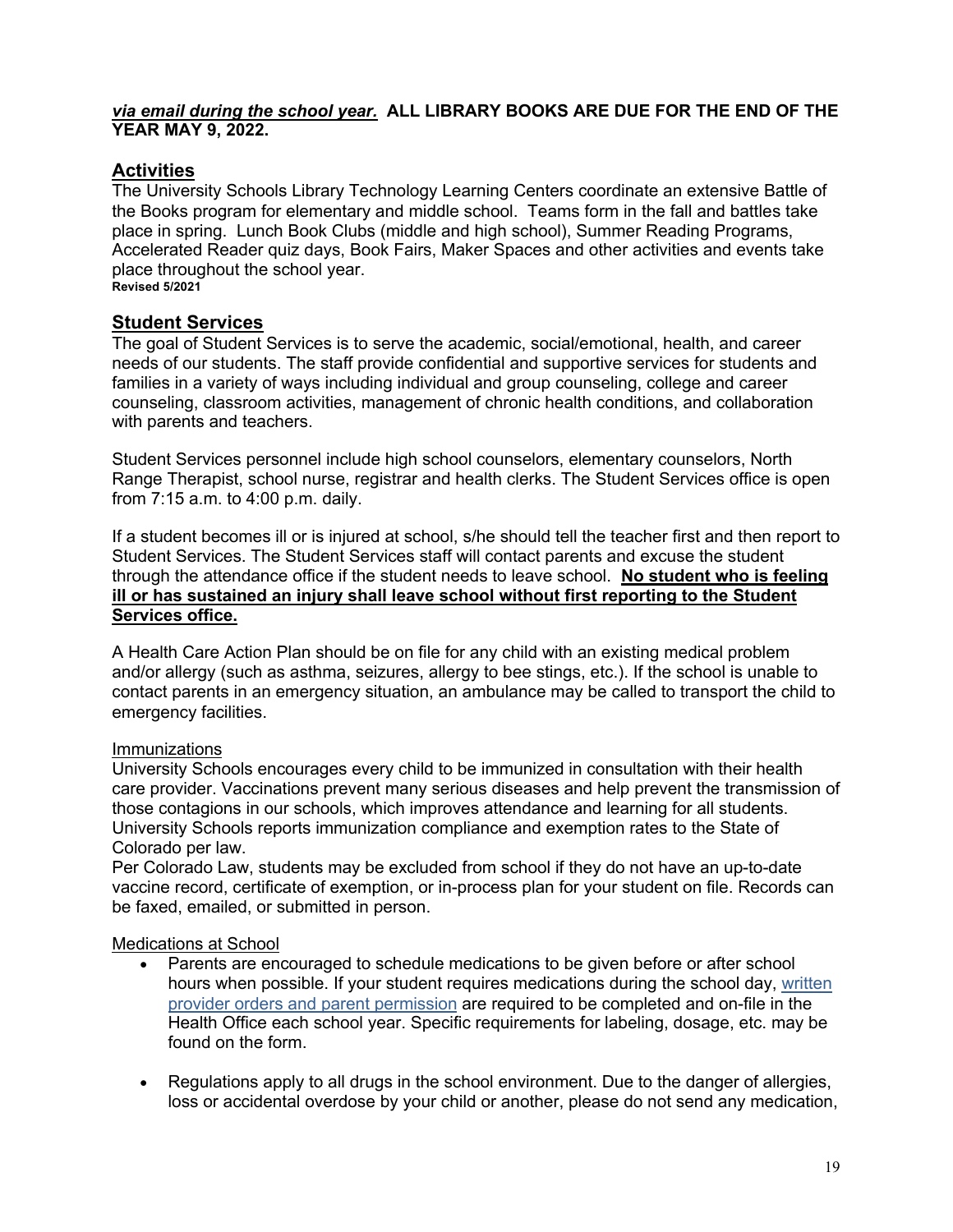<span id="page-20-0"></span> prescription or over the counter to school. Similarly, please do not send cough drops, ointments or other over the counter products to school.

#### **University High School Suicide Policy**

#### **Suicide or Other Traumatic Loss of Life**

#### **Prevention**

 Staff will receive professional development on risk factors, warning signs, protective factors, response procedures, referrals, postvention, and resources regarding youth suicide prevention through evidence-based programs such as QPR (Question, Persuade and Refer) and Youth Mental Health First Aid. In addition, all mental health professionals will complete training in Stanley & Brown safety planning and the Columbia Suicide Severity Rating Scale (CSSRS) within three months of their hiring.

 University High School has implemented the Sources of Strength program. Sources of Strength is an upstream suicide prevention and comprehensive wellness program that utilizes peer leaders and adult advisors to change norms around codes of silence and promote help seeking behaviors. Additionally, developmentally-appropriate materials will be provided to all high school content of these age-appropriate presentations will include: 1) the importance of safe and healthy choices and coping strategies, 2) how to recognize risk factors and warning signs in oneself and others, 3) help-seeking strategies for oneself and others, including how to engage school resources and refer friends for help. Additionally, University Schools promote the use of Safe2Tell, an anonymous reporting system where parents, students, teachers, and school administrators can report concerns and share information. Calls, online reports, and texts are answered at a Colorado State Patrol communication center. When action is needed, information is immediately forwarded to local school officials and law enforcement agencies. freshmen via the Safe Teen Program facilitated by Suicide Education Support Services. The

 This policy will be distributed annually and included in all student and teacher handbooks and on the school website.

#### **Assessment and Referral**

 ideation, they can contact Colorado Crisis Services (1-844-493-8255). This resource is available 24 hours a day, 7 days a week, 365 days a year and can be accessed in different languages. In addition, the North Range Behavioral Health crisis center can be consulted at 970-347-2120. In the event a staff member becomes concerned that a student may be experiencing suicidal

 When a student is identified by a staff person as potentially suicidal, the student will be seen by a school employed mental health professional and/or the contracted North Range Behavioral Health therapist within the same school day to assess risk, safety plan and facilitate referral. If will fill this role until a mental health professional can be brought in. there is no mental health professional available, the registered school nurse or an administrator

For youth identified by a staff person as potentially suicidal:

- 1. School staff will continuously supervise the student to ensure their safety.
- 2. The principal and school employed mental health professional and/or the contracted North Range Behavioral Health therapist will be made aware of the situation as soon as reasonably possible.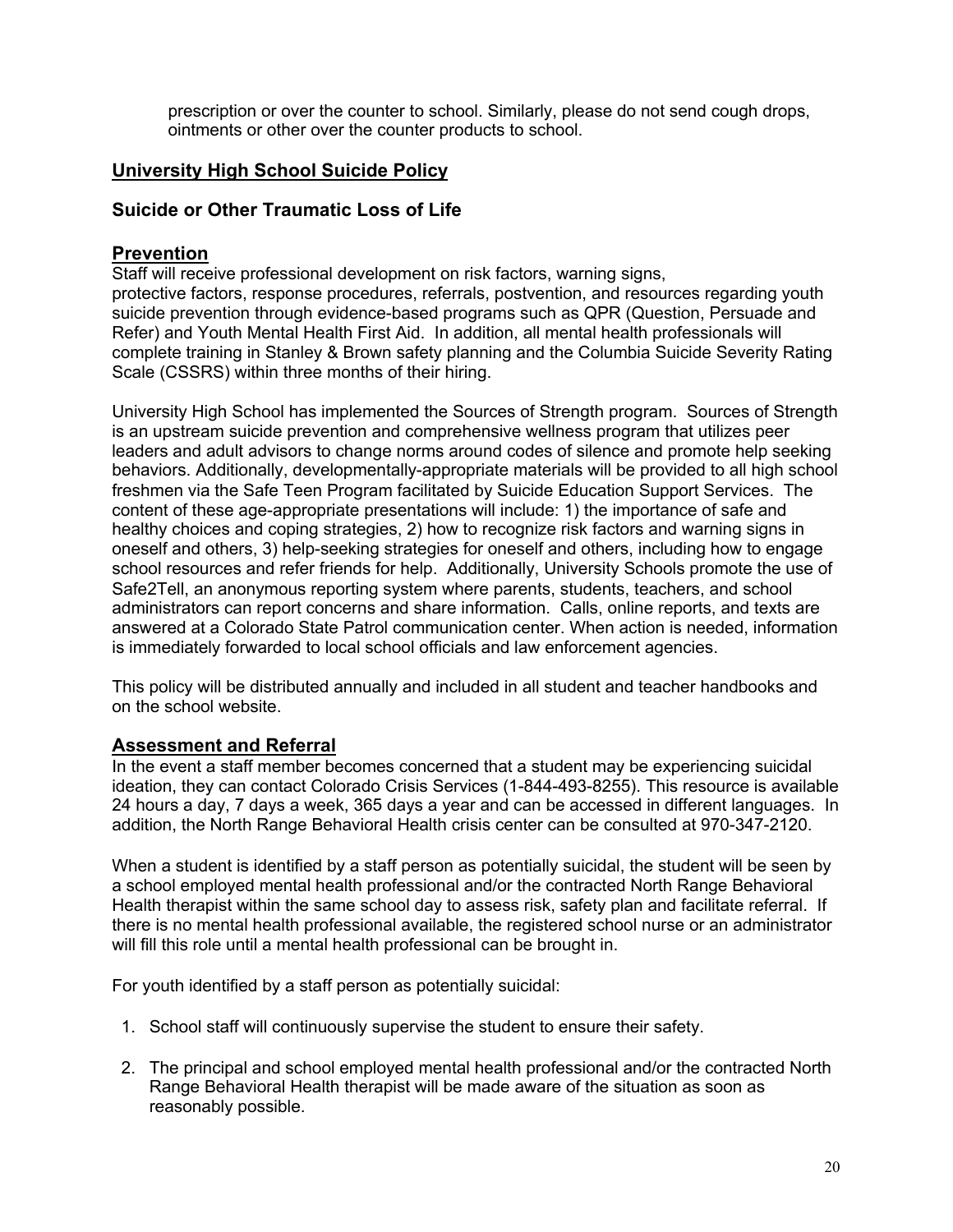- 3. The school employed mental health professional and/or the contracted North Range Behavioral Health therapist will utilize the Columbia Suicide Severity Rating Scale (CSSRS) to screen for the presence and level of suicidal ideation.
- 4. The school employed mental health professional, contracted North Range Behavioral Health therapist or principal will contact the student's parent or guardian and will assist the family with a referral as appropriate. This may include calling Colorado Crisis Services (1- 844-493-8255), a community based mental health mobile crisis response team, or law enforcement to transport the student to the Emergency Department. However, in most cases, the response will involve implementing a safety plan and setting up an outpatient mental health or primary care appointment and communicating the reason for referral to the health care provider.
- 5. For students returning to school after a mental health crisis (e.g., suicide attempt or psychiatric hospitalization), a school employed mental health professional, contracted North Range Behavioral Health therapist and/or administrator will meet with the student's parent or guardian, and if appropriate, the student to discuss re-entry and appropriate next steps to ensure the student's readiness for return to school.

#### **Out-of-School Suicide Attempts**

 out-of-school location, the staff member will: If a staff member becomes aware of a suicide attempt by a student that is in progress in an

- 1. Call the police and/or emergency medical services, such as 911.
- 2. Inform the principal, who will then contact the student's parent or guardian and the school employed mental health professional.

#### **Postvention**

 Anyone who hears about a suicide or other traumatic loss of life involving a district student or employee should contact the principal immediately.

 The principal or designee (Director, Chief Security Officer, school employed mental health professional, contracted North Range Behavioral Health therapist) will attempt to confirm as much factual information as possible before communicating with students and staff. Speculation and rumors can exacerbate the emotional upheaval within the school. The principal or designee will first check with the family, the coroner, and/or the medical examiner's office (or, if necessary, local law enforcement) to ascertain the official cause of death. Official information about the cause of death will not be disclosed until the family has been consulted.

 The principal will mobilize the Crisis Response Team and will act as the team coordinator. contact, monitors overall postvention activities throughout the school, and handles communication with the different groups of people within the school (e.g., administrators, staff, students, and parents). The team coordinator has overall responsibility throughout the crisis, is the central point of

 The Crisis Response Team will meet as soon as possible to discuss the specifics of the situation. An emergency staff notification system will be used to notify employees of the death if it occurred outside of school hours. If possible, an emergency mandatory meeting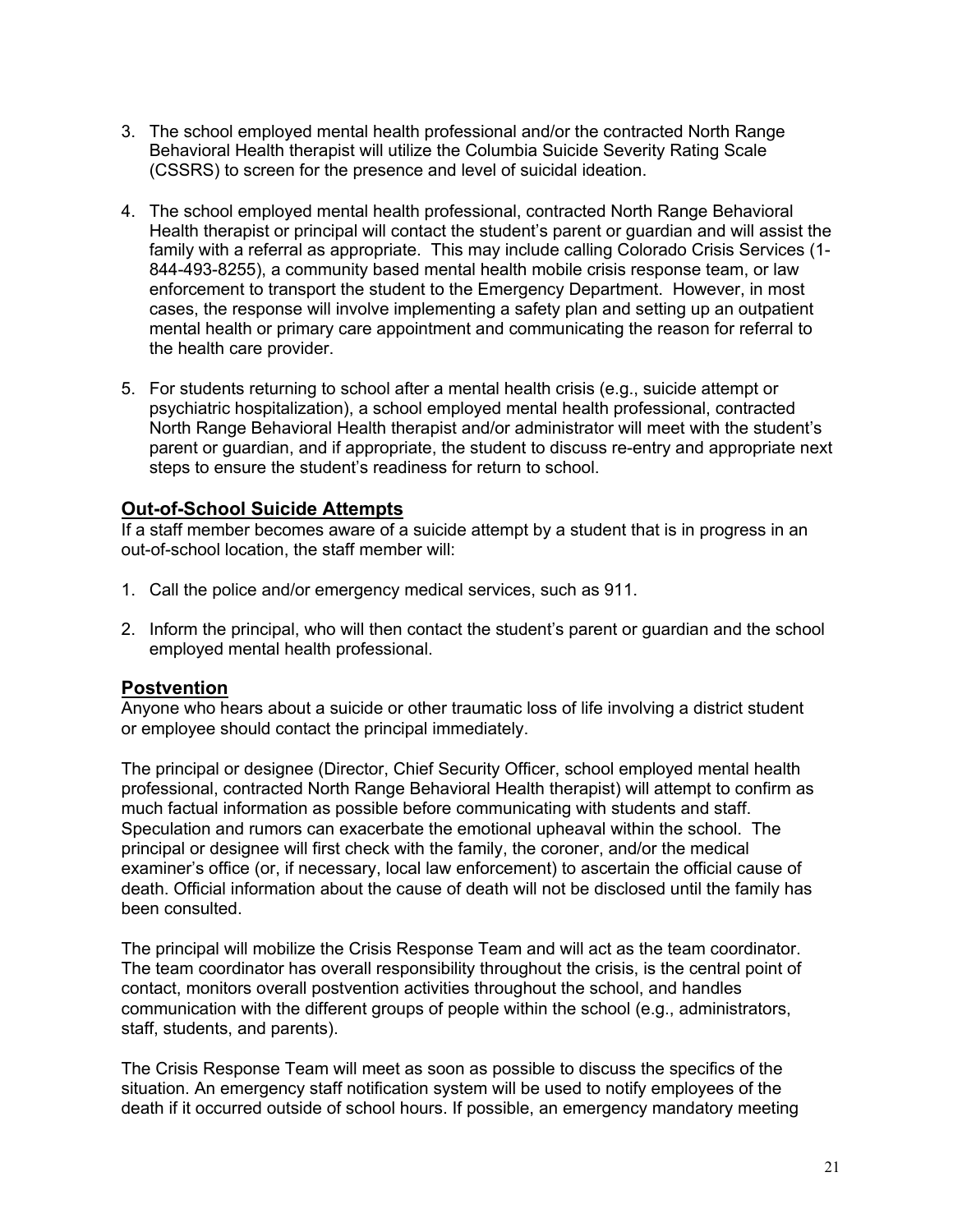<span id="page-22-0"></span> of teachers at the affected building will be called to review the situation and procedures. The principal will share accurate factual information about the death, honoring the family's request for privacy.

 The Director will act as spokesperson to answer questions from the press and community. Official information about the cause of death will not be disclosed until the family has been consulted. Staff members should not talk to the media about the tragedy in order to protect the privacy of the victim's family and ensure accuracy of information.

 Counselors and other professionals trained in crisis intervention will be available in the drop-in centers throughout the school day. This service will be available for as many days after the tragedy as needed. Any student who would like to talk about their feelings regarding the tragedy is invited to use this service.

 Students and staff should discuss with the building principal or school employed mental health professional any students whom they believe are especially vulnerable in the aftermath of the suicide/other tragedy. As much as possible, staff will attempt to identify and offer support to siblings, other relatives, teammates, friends, and the various impacted in center immediately. social and demographic groups. Students who are visibly upset will be referred to the drop-

 Additionally, staff will continue to assess for the need for ongoing postvention by being aware of anniversaries and continuing to provide support to those impacted by suicide deaths in subsequent years.

#### **Follow-up**

 The principal will contact the family either in person or by telephone to express condolences, inquire as to what the school can do to assist, ask them to identify the student's friends who may need assistance, discuss what students should be told, and inquire about funeral arrangements.

 University Schools will strive to treat all deaths in the same way. However, because adolescents are especially vulnerable to the risk of suicide contagion, it is important to memorialize a student that died by suicide in a way that does not inadvertently glamorize or romanticize. The focus should be on how the student lived, rather than how they died.

 Students who have parental permission will be excused from school to attend any funeral or memorial service. As much as possible, the school policy will be "business as usual." Counseling services will be available to all students, but classroom teachers should continue to use class time for schoolwork.

# **V. STUDENT ACTIVITIES AND ATHLETICS**

 This school supports a wide range of activities including athletic, social, cultural and service organizations. Teachers arrange field trips, assemblies and special events throughout the school year. To participate in any out-of-school activity, parent permission slips must be signed and returned to the teacher who is sponsoring the activity before the activity takes place.

 Students are encouraged to initiate clubs. Clubs must be sponsored by an adult employee of the school and approved by the principal and director. The sponsor must approve any planned activity and if facilities, funds or other special arrangements are needed, they must be approved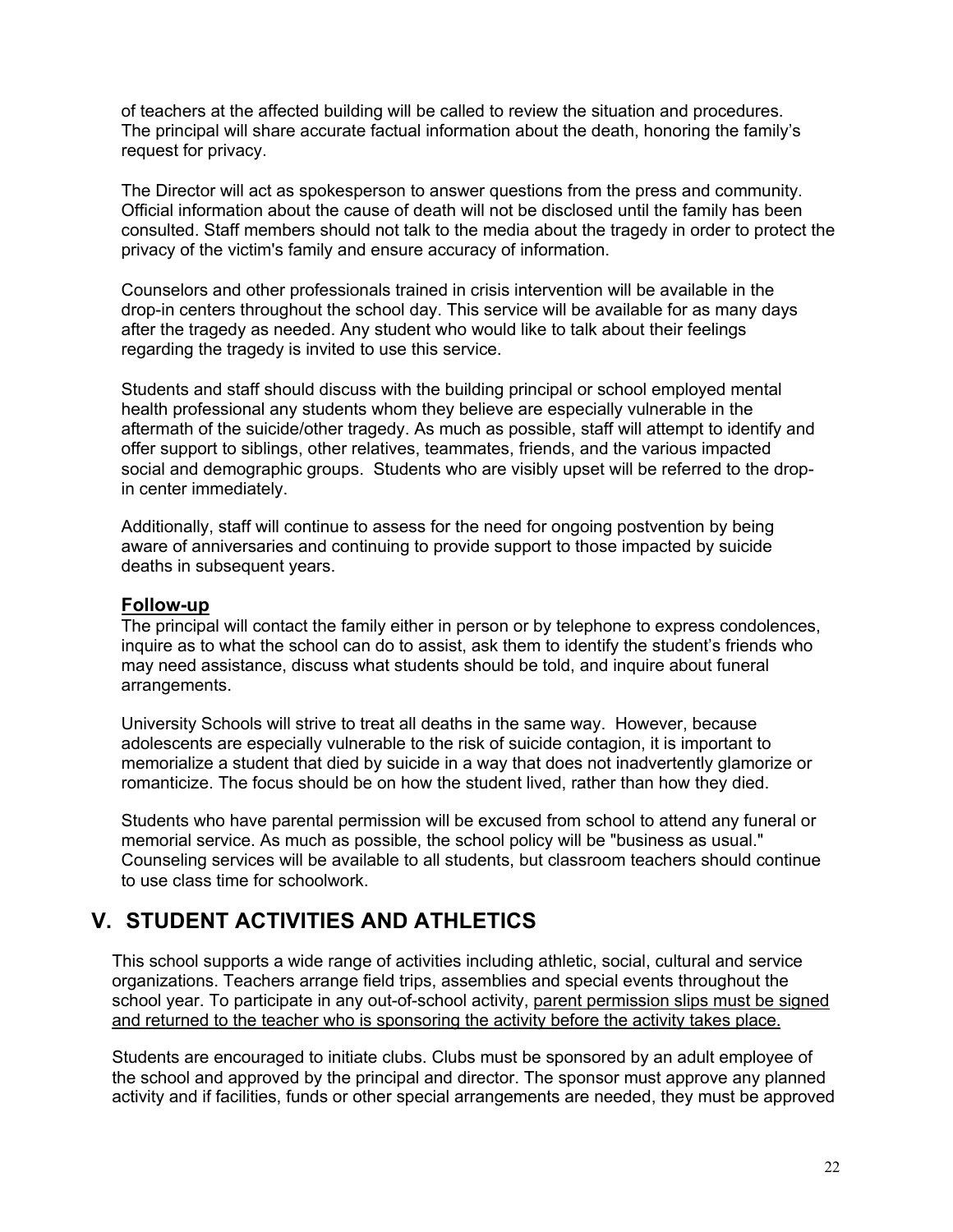<span id="page-23-0"></span>through the main office before the event occurs. All school-sponsored events must be supervised by University staff.

#### **High School Activities**

Organizations and activities that may be available for students at University High School:

 Distributed Education Club of America (DECA) Dungeons & Dragons Club Family, Career, and Community Leaders of America (FCCLA) Fellowship of Christian Athletes Future Business Leaders of America (FBLA) National Honor Society (grades 11-12 only) Theatre Company/Thespian Troupe Tri-M Music Honor Society Book Club Crafting Club Gay-Straight Alliance German Club Interact Club Key Club League of United Latin American Citizens (LULAC) Mock Trial Newspaper Club Pep Band Show Choir Ukulele Club Z-Club Zoo Club

#### **High School Interscholastic Athletics/Activities**

#### **SEE THE ATHLETIC/ACTIVITIES HANDBOOK FOR IMPORTANT INFORMATION**

Policies related to participation in athletic events are detailed in the **Bulldog Athletic Handbook**  and should be read carefully by students participating in athletics/activities. The Colorado High School Activities Association (CHSAA) regulates many activities. CHSAA's rules and regulations must be followed to allow University High School to participate in competitive events.

| Fall   | Boys' Tennis                   |  |  |
|--------|--------------------------------|--|--|
|        | Cross Country (boys and girls) |  |  |
|        | Football                       |  |  |
|        | Softball                       |  |  |
|        | Spirit - Cheerleading and Poms |  |  |
|        | Volleyball                     |  |  |
| Winter | Basketball (boys and girls)    |  |  |
|        | Wrestling                      |  |  |
|        | Speech and Debate              |  |  |
|        | Spirit – Cheerleading and Poms |  |  |
| Spring | Baseball                       |  |  |
|        | Girls' Tennis                  |  |  |
|        | Knowledge Bowl                 |  |  |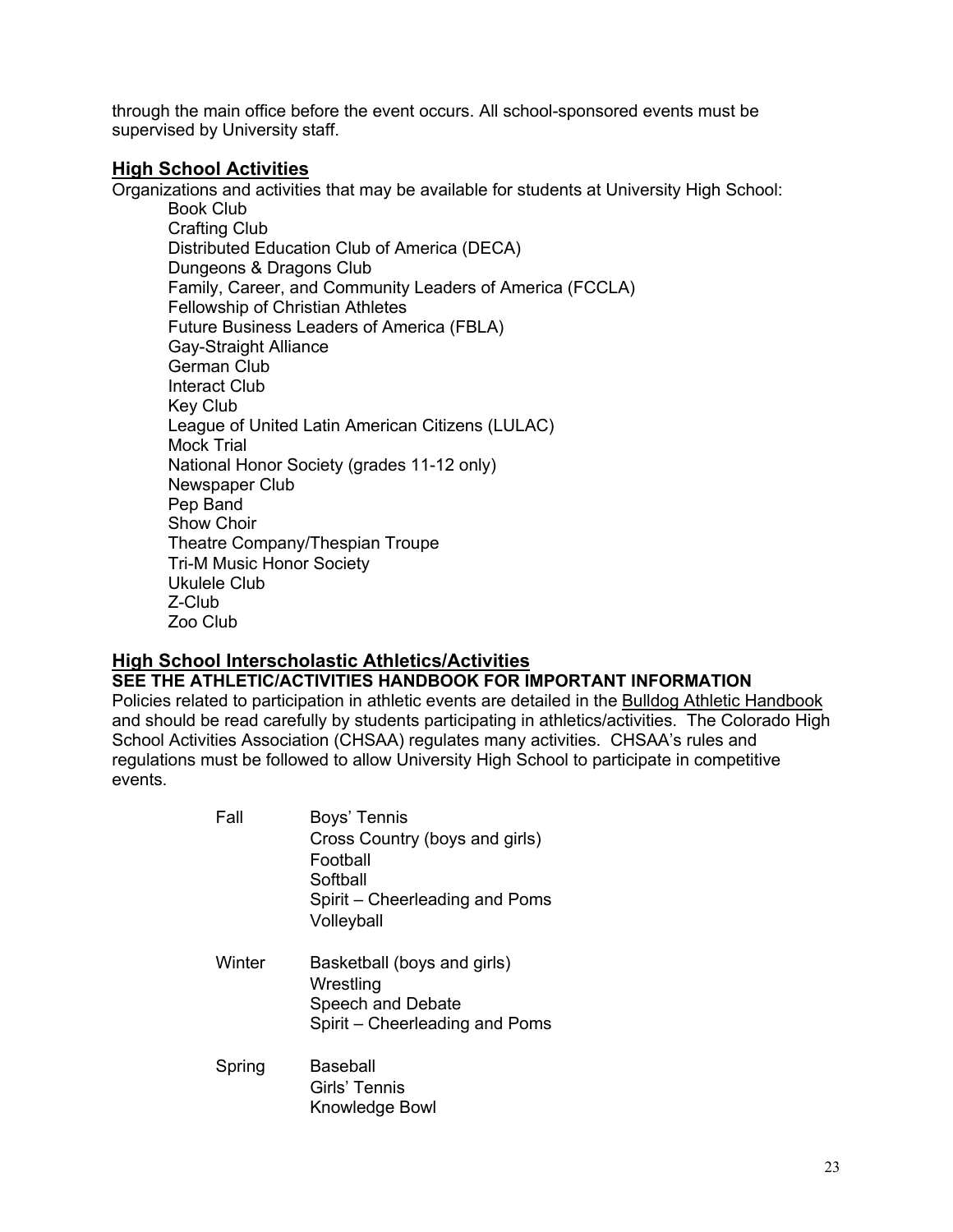#### Track (boys and girls)

#### <span id="page-24-0"></span> **Athletics and Attendance**

 **If a student misses part of a class, a full class, or all of the school day due to illness or truancy, s/he may not practice or compete on the day of the absence.** 

# **VI. ADDITIONAL INFORMATION FOR HIGH SCHOOL STUDENTS**

 University Schools prides itself on being a K-12 school. However, a few policies and procedures apply specifically to students in each level – elementary, middle and high school. The following section contains information for students at the 9-12 level.

#### **Organization For Learning**

 The high school is organized into trimesters and utilizes a rotating block schedule with eight ninety-minute periods. Mondays and Wednesdays are designated as "Day 1" and Tuesdays and Thursdays are designated as "Day 2." Fridays alternate – see the school calendar for the specific Friday designation.

#### **Schedule**

| <b>High School Schedule</b> |                       |           |                 |  |  |  |  |
|-----------------------------|-----------------------|-----------|-----------------|--|--|--|--|
| <b>Monday</b>               | <b>Tuesday-Friday</b> |           |                 |  |  |  |  |
| Block 0                     | $7:10 - 7:55$         | Block 0   | $7:10 - 7:55$   |  |  |  |  |
| Block 1                     | $8:00 - 9:25$         | Block 1/6 | $8:00 - 9:25$   |  |  |  |  |
| Block 2                     | $9:30 - 10:55$        | Advisor   | $9:30 - 10:05$  |  |  |  |  |
| Lunch                       | $11:00 - 11:45$       | Block 2/7 | $10:10 - 11:35$ |  |  |  |  |
| Block 3                     | $11:50 - 1:15$        | Lunch     | $11:35 - 12:20$ |  |  |  |  |
| Block 4                     | $1:20 - 2:45$         | Block 3/8 | $12:25 - 1:50$  |  |  |  |  |
|                             |                       | Block 4/9 | $1:55 - 3:20$   |  |  |  |  |

#### **Advisor/Advisee Program**

 The Advisor/Advisee Program is a key feature of University High School. Advisors serve as student advocates and guide high school students in selecting courses and completing graduation requirements.

 Advising groups meet with faculty advisors on Tuesday through Friday. **Attendance is required**. Advising enables students to develop a sense of community, build lines of communication, obtain academic coaching, perform community service and develop portfolios.

communication, obtain academic coaching, perform community service and develop portfolios.<br>Parent/Advisor/Student conferences are required each of the first two trimesters. An additional conference may be scheduled third trimester as needed. The purpose of the conference is to review the student's learning goals and academic progress. Students direct many aspects of  process. **Conferences are an important component of the advisor/advisee program and**  their learning at University Schools. Parents, advisors and other teachers assist students in this **are required.** 

 Generally, each student spends his/her years with one advisor and advisee group. Occasionally it may be in the student's best interest to change advisors. Students who wish to change advisors will obtain an "Advising Change Form" from the registrar in student services and complete the required steps.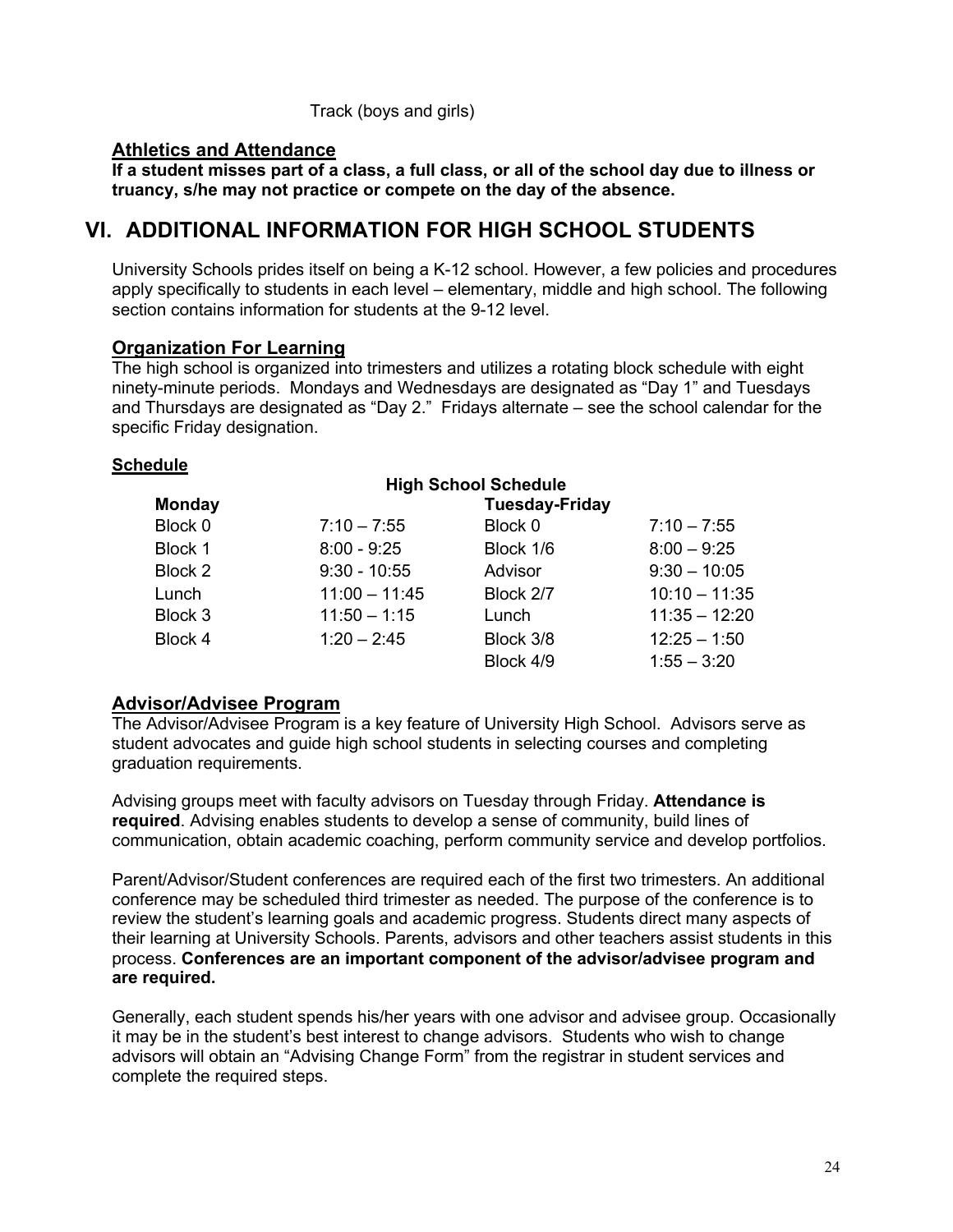# <span id="page-25-0"></span> **Community Service**

 The community service experience enables students to develop skills and personal qualities while exploring career interests and making a positive contribution to the school and/or broader community. **The student must complete at least fifty (50) hours of service.** To foster interdependence and social responsibility, students are encouraged to continue with community service activities after the completion of the minimum fifty hours. The student will receive 0.33 credits for each fifty hours up to one hundred fifty (150) hours for maximum credit of 1.0. Community service forms must be completed and are available on the school website or in the Student Services office. **Community service is required for graduation.** 

#### **Graduation Credit Requirements**

 University High School offers a rigorous and comprehensive program. Graduation requirements reflect a commitment to high standards. The number of credits required for graduation varies based on the Career Pathway chosen by the student. The following guidelines are recommended in order to graduate within four years:

- By the end of Freshman year, students should have earned at least 7.5 credits.
- By the end of Sophomore year, students should have earned at least 15 credits.
- By the end of Junior year, students should have earned at least 22.5 credits.

 It is also recommended that students work closely with their advisor to complete the experiential graduation requirements which include Community Service, Job Shadow Experiences, Internship, Senior Project, Portfolio and, in some cases, Pathway Exploration.

 See the *University High School Course Description Book* for specific credit requirements.

#### **Internship**

 An internship will provide the student with an opportunity to explore career interests through on- the-job training. **This experience is required for graduation**. Internship forms that must be completed are available on the school website or from the Student Services office. The student will receive 0.33 credits for each fifty hours up to one hundred fifty (150) hours for maximum credit of 1.0.

#### **Portfolio/Individual Career and Academic Plan (ICAP)**

 Portfolios document completion of graduation requirements and other student accomplishments.  **A portfolio is required for graduation.** 

#### **Senior Project**

 The University High School Senior Project is designed to foster students' ability to be self- directed and independent learners. The Senior Project will also provide a cumulative evaluation instrument to validate a senior student's ability to research from a variety of media, design and complete a project and teach others about the project in a formal presentation.

 The Senior Project handbook and project forms are available on the school website or from the Main office.

#### **Job Shadows**

 The purpose of the job shadow experience is to explore careers through observation and self- reflection. Students will select shadow experiences based on their personal interests and  talents, with guidance from the advisor. **Job shadows are required for graduation.** Job shadow forms, which must be completed, are available on the school website or from the Student Services office. A student must complete the equivalent of three one-half (1/2) days of shadowing in three (3) distinctly different settings or jobs.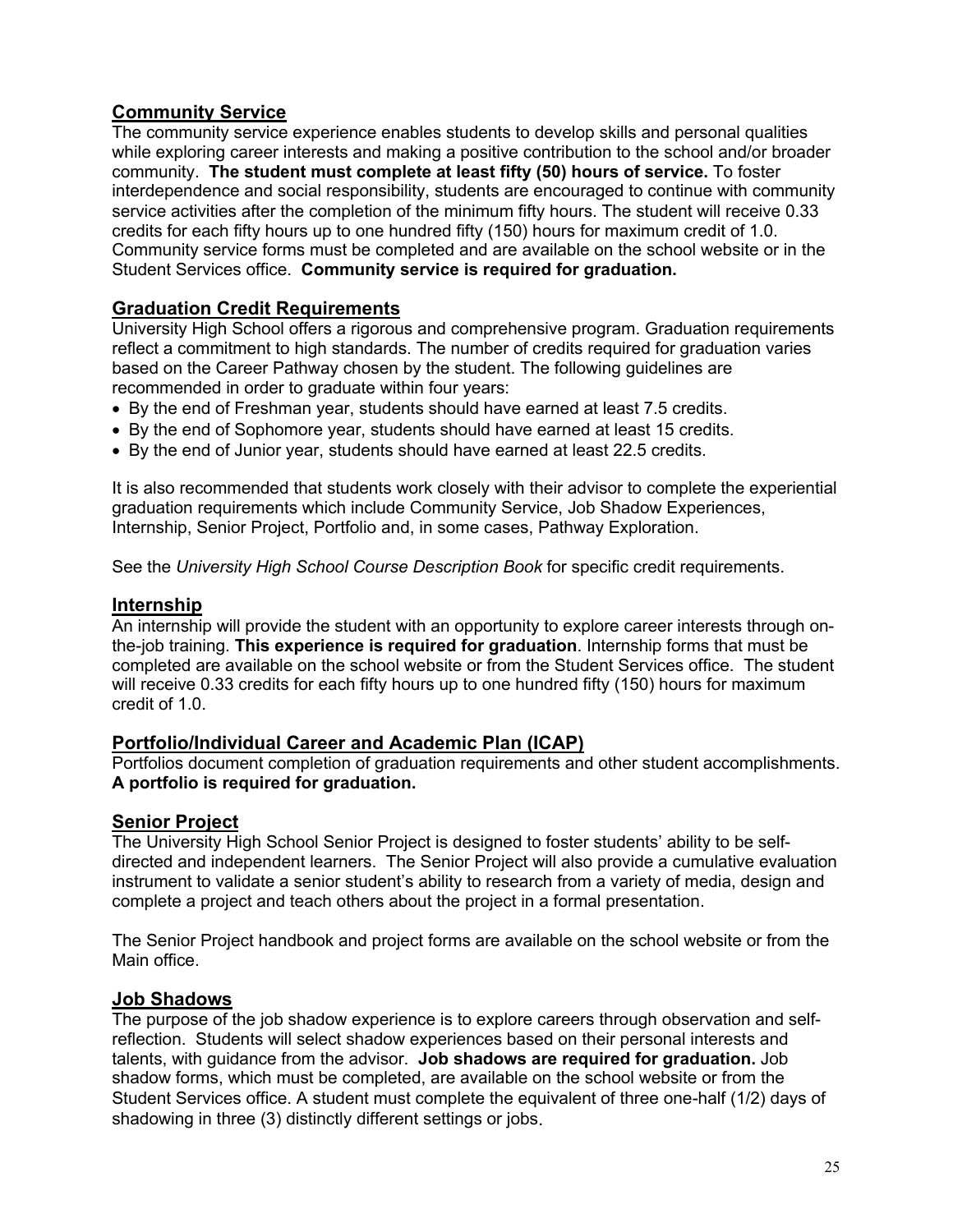# <span id="page-26-0"></span> **Changing Schedules**

 may count for one of these courses. Juniors making adequate progress toward graduation may changes that result in fewer classes must be approved by the counselor and the principal. Freshmen and sophomores are expected to remain in eight classes each trimester. Study hall reduce their schedule to seven classes each trimester and seniors may take six. Schedule

 Students are advised to make responsible selections of courses based upon input from parents, remain in those courses. Occasionally there is a valid reason for dropping a course, such as: teachers and counselors prior to registration for the next school year and are expected to

- 1. Student is misplaced, that is, s/he does not have the background necessary for success in the course, or the instructor feels the aptitude is lacking.
- 2. Student is taking a class at Aims or UNC.
- 3. Student is over-extended.

Changes to student schedules should be carefully considered and will only be granted on a space available basis. *Classes may only be added or dropped before the third class meeting of each trimester.*

#### **Drop/Add Procedure**

- 1. Consult with the advisor about the value and feasibility of the proposed change.
- 2. Secure a Drop/Add form from Student Services office. It is the student's responsibility to obtain the signatures of the dropping teacher, the accepting teacher, and the advisor and then return the form to the Student Services office for final approval. Classes will only be dropped for reasons stated above.
- 3. Once teacher approval is obtained, the student will attend the *new class.* Paperwork must be turned in to the Student Services office before the schedule change will be finalized and recorded on the student's transcript. Students wishing to drop a course, without adding a new one to their schedule, must continue to attend the course until paperwork is submitted and final approval is granted**.**

#### **Dropped Class Grading**

In the event a student drops or is dropped from a class, the following grading policy will apply:

- 1. If a student drops a class before the third class meeting of the trimester, there will be no entry reflected on the report card or transcript.
- class, a "WF" (Withdraw Fail) or "WP" (Withdraw Pass) will be recorded on the report card and transcript. A failing grade will be recorded as a WF on the transcript and will be on the transcript and will not be counted in the GPA. 2. If a student receives permission from the principal to drop a class after the third day of counted in the grade point average (GPA). A passing grade will be recorded as a WP
- 3. If a student is dropped from a class at any time for disciplinary reasons, an "F" will be recorded on the report card and transcript and the grade will be included in the GPA.
- 4. Dropping a class may affect athletic/activities eligibility.

#### **Credit for College Classes**

 Students are encouraged to enroll in college classes at Aims or UNC. Parents/guardians are responsible for payment of tuition and fees for classes taken by students unless the student applies for, and is granted, assistance through one of the three different options described below: Concurrent Enrollment, Career Academy, Dual Enrollment.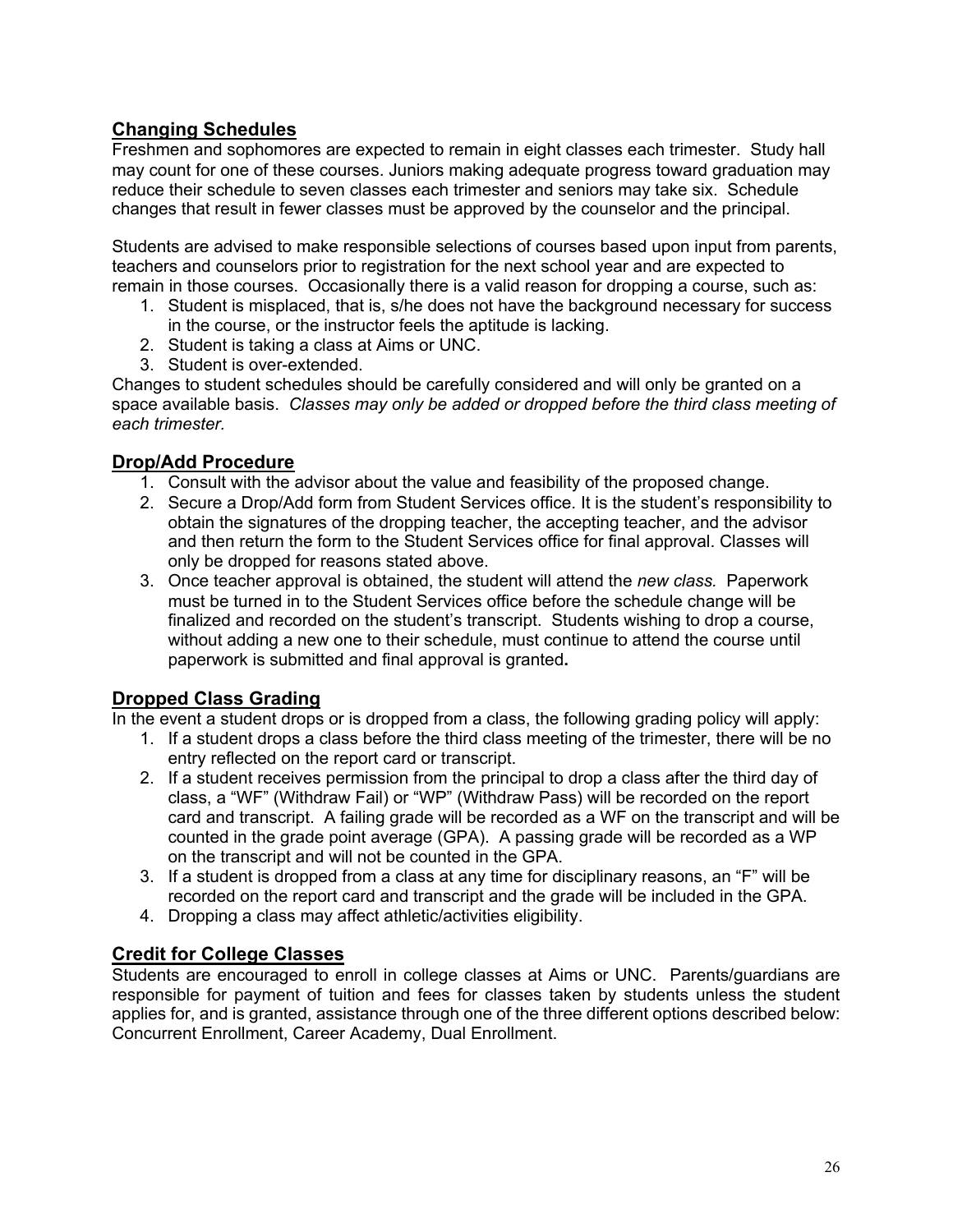# **Procedures:**

#### **Concurrent Enrollment**

 The State of Colorado provides several options for high school students to begin college early. Students enrolled in the 9th–12th grades, who demonstrate academic preparedness, are eligible for the concurrent enrollment program. Students may apply to have their tuition paid for under this program. Students enrolled in 12th grade may enroll in remedial courses if approved by the school. If a high school student is retained for instructional purposes in 12th grade, he/she may not enroll in more than 9 college credits during the repeated year. To enroll at an eligible postsecondary institution, a student must have completed the minimum course prerequisites and all required assessments. Tuition for summer courses are not covered under Concurrent Enrollment; however, the student can choose to receive high school credit for summer courses.

#### **Process for participating in the Concurrent Enrollment Program**

- ● Meet with the high school guidance counselors to obtain a *Concurrent Enrollment Packet*  and verify that the courses will count toward high school graduation. Turn in the completed forms to the high school counselors by the deadlines (May 15 for Fall Semester classes or November 15 for Spring Semester classes). Students must submit new paperwork for each semester they plan to enroll in concurrent enrollment.
- Student must apply and be accepted into the institution of higher education. Student can apply via online or paper. Also, specific courses, typically Math and English, require the student to meet certain SAT, ACT, or Accuplacer scores to be enrolled. Please see the counselors for more information and placement scores.
- ● Adding, dropping or changing a course requires approval from the high school principal. All changes must be approved prior to the Add/Drop date at the college or university. This add/drop date is typically in the first 10 days of each semester. Failure to complete the change form by the designated date means tuition payment will be the responsibility of the student/parent/guardian.
- All tuition costs will be paid in advance by the school at the beginning of each semester for ALL students participating in Concurrent Enrollment (excluding student fees, differential costs, books, etc.). If the student does not pass with a "C" or higher or withdraws from the course, the student and parent/guardian are required to reimburse the school for the tuition. Failure to attend class will result in failure of the course and will result in an "F" on the student's permanent college transcript.
- The maximum allowable tuition payment by University Schools is six (6.0) credit hours each semester for approved coursework. Student/Parent/Guardian will be responsible for additional tuition for credits beyond 6.0 in which the student opts to enroll.
- The school will only pay tuition equal to the tuition rate at Aims Community College. If a student is attending an institution where the tuition rate exceeds that amount, it will be the responsibility of the student/parent/guardian to pay the remaining difference.
- In compliance with the Family Educational Rights and Privacy Act (FERPA) of 1974, the student gives permission to the above noted college to report absences, disciplinary issues, and the release of grades, transcripts, in progress grades and class schedules, as available, to the high school for the courses enrolled under the Concurrent Enrollment Program.
- ALL students must submit transcripts, showing their final grade, to the high school counselor within 4 weeks after the completion of class. Students may obtain these documents from the college/university website by using their login information.

#### **Questions regarding Aims Community College please call 970-330-8008**

#### **Questions regarding University of Northern Colorado please call 970-351-2881**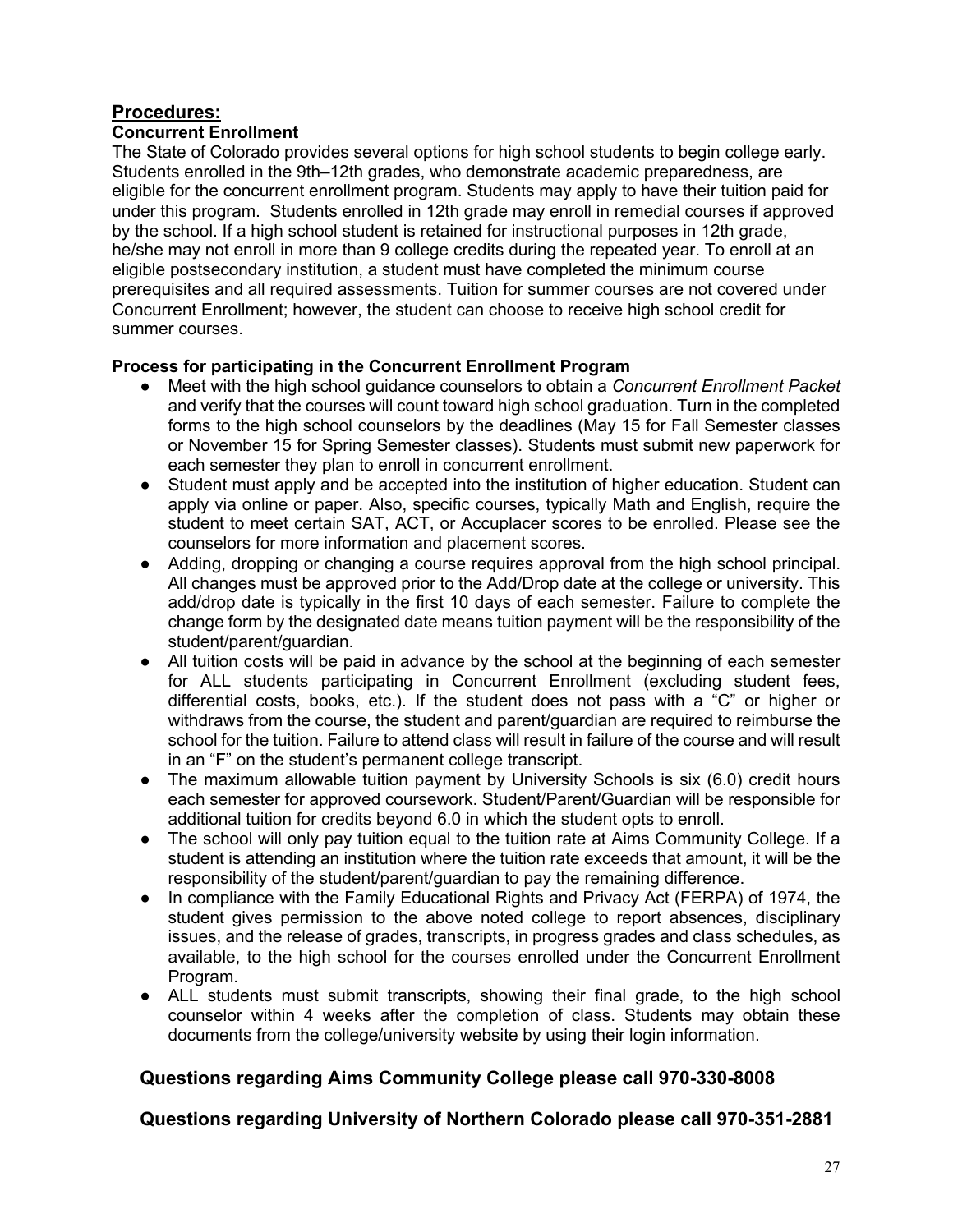## **Career Academy**

 Career Academy is a program in which juniors and seniors can get career training in programs such as automotive service technology, collision repair, graphic design, med prep, audio and radio production, and welding. Students may apply for one of a limited number of Career Academy scholarships which covers all costs, including lab fees and books. This program is very selective and competitive. Students who are selected and want to continue the program for a consecutive year must reapply for the scholarship to receive financial assistance from University Schools.

#### **Applicants must meet the following requirements BEFORE applying:**

- Must be classified as a high school junior or senior at the start of the Career Academy class.
- Must have a GPA of 3.0 or higher for the trimester preceding application.
- The student's attendance must be fewer than 5 absent days (excused or unexcused) during preceding trimester.
- during preceding trimester.<br>● Med Prep and Automotive applicants must take the Accuplacer Reading assessment. (Attach test results.)
	- o Med Prep students need an Accuplacer Reading score of 62. Med Prep students with ACT Reading score of 17 or SAT Evidence-Based Reading & Writing score of 470 do not need to take the Accuplacer.
	- o Automotive students need an Accuplacer Reading score of 60. Automotive students with an ACT Reading score of 17 or SAT Evidence-Based Reading & Writing score of 470 do not need to take the Accuplacer.
- Students will need to verify the ability to transport themselves to the college.
- Students will choose the Career Academy in which they are interested.
- ● Financial need will be considered if Free and Reduced approval letter is attached.

#### **Dual Enrollment**

 Dual Enrollment courses are taught on University High School's campus by University High Students earn high school credit, as well as college credit for the following courses: School instructors, but the curriculum belongs to the higher learning institutions (as designated).

- ACC 101 Fundamentals of Accounting (also Accounting Honors)
- BUS 115 Introduction to Business
- ● CHE 111 College Chemistry I
- CHE 112 College Chemistry II
- ENG 121 English Composition I
- ENG 122 English Composition II
- MAN 216 Principles of Marketing
- MAN 226 Principles of Management
- MAT 121 College Algebra
- MAT 122 Trigonometry
- MAT 201 Calculus I (also AP Calculus)
- SOC 101 Introduction to Sociology I
- SOC 102 Introduction to Sociology II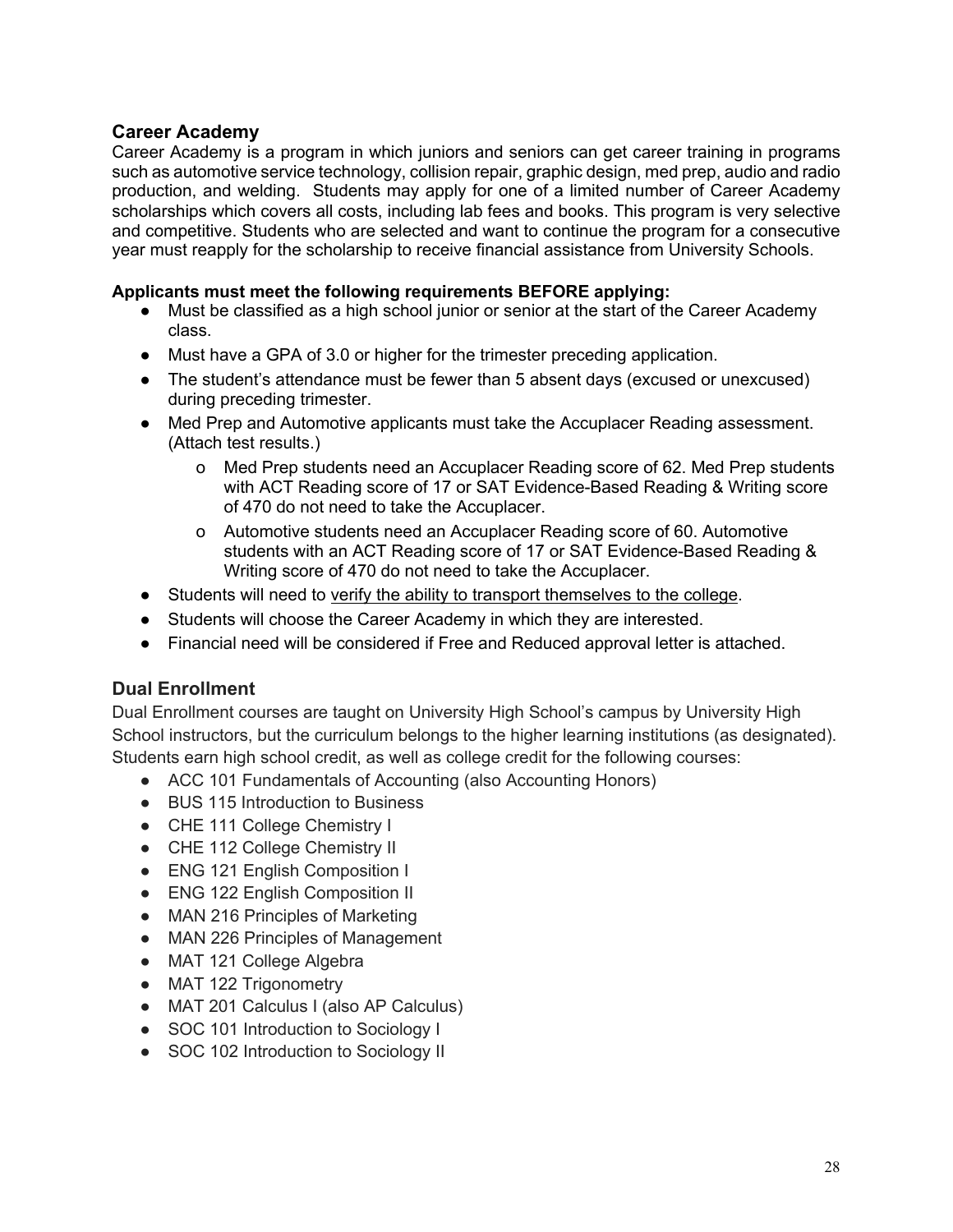#### <span id="page-29-0"></span> **Process for participating in the Dual Enrollment Program**

- ● Meet with the high school guidance counselors to obtain a *Concurrent Enrollment Packet*  and verify that the courses will count toward high school graduation. Turn in the completed forms to the high school counselors by the deadlines (May 15 for Fall Semester classes or October 15 for Spring Semester classes). Students must submit new paperwork for each semester they plan to enroll in dual enrollment.
- Student must apply and be accepted into the institution of higher education. Student can apply online or paper applications found in the counseling office. Also, specific courses, typically Math and English, require the student to meet certain SAT, ACT, or Accuplacer scores to be enrolled. Please see the counselors for more information and placement scores.
- ● Adding, dropping or changing a course requires approval from the high school principal. All changes must be approved prior to the Add/Drop date at the college or university. This add/drop date is typically in the first 10 days of each semester. Failure to complete the change form by the designated date means tuition payment will be the responsibility of the student/parent/guardian.
- All tuition costs will be paid in advance by the school at the beginning of each semester for ALL students participating in Dual Enrollment (excluding student fees, differential costs, books, etc.). If the student does not pass with a "C" or higher or withdraws from the course, the student and parent/guardian are required to reimburse the school for the tuition. Failure to attend class will result in failure of the course and will result in an "F" on the student's permanent college transcript.
- ALL students must submit transcripts, showing their final grade, to the high school counselor within 4 weeks after the completion of class. Students may obtain these documents from the college/university website by using their login information.

#### **Credit For Team Sports**

Students may earn the following credit through team sports:

1.0 credit: A student may earn a full credit for team sports if s/he participates in and completes twelve (12) sport seasons. Students need to document their participation each year and respective coaches will need to verify participation.

0.66 credit: A student will need to complete eight (8) sport seasons of participation.

0.33 credit: A student will need to complete four (4) sport seasons of participation.

See the high school counselor for more information about recording credit for team sports.

#### **Credit Recovery**

 Students who fail a required course must retake the course through the University Schools Credit Recovery Program. Any credit recovery course work expenses are the responsibility of the student/parent.

#### **Traditional Prerequisites and Credit Recovery**

10<sup>th</sup> grade provide a foundation for upper level courses taught during 11<sup>th</sup> and 12<sup>th</sup> grade. As a result, enrollment in advanced courses, such as Junior English or Algebra 2, requires that a student successfully complete foundational prerequisite courses. In both Mathematics and English Language Arts content areas, courses required during  $9<sup>th</sup>$  and

 A student is required to successfully complete the prerequisites for all courses, either in a upper level class. A student who does not pass a prerequisite will not be allowed to register for traditional classroom or through Credit Recovery, before a student is allowed to enroll in an the next level of courses. In most cases, failure to make up a required course may prevent a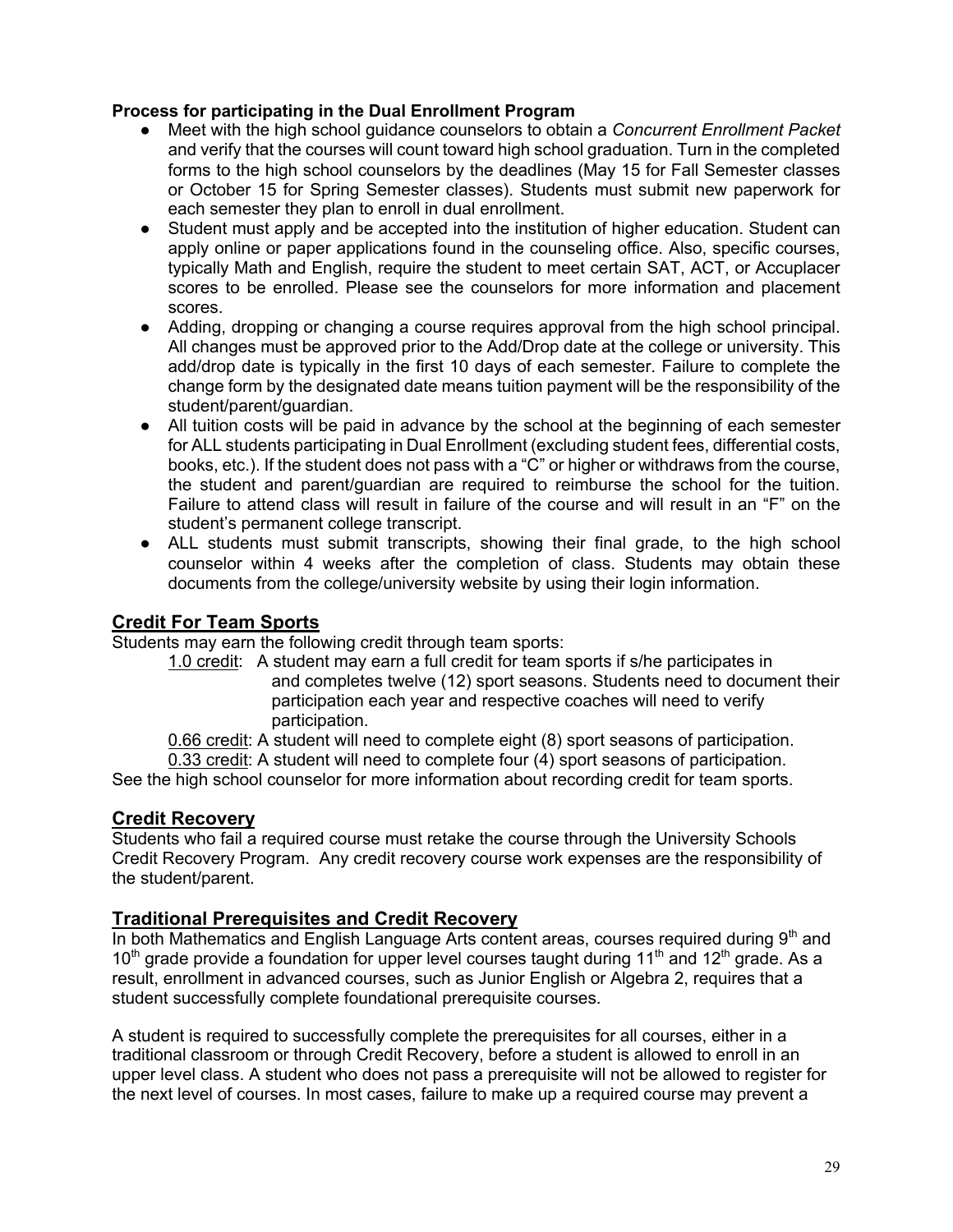<span id="page-30-0"></span> student from being able to register for a full schedule of classes (six classes). Students must be full-time students to attend University High School.

 All Credit Recovery courses must be completed before the beginning of the second trimester of senior year. If a senior fails a required course during senior year, the student must take the necessary Credit Recovery course at the beginning of the subsequent trimester.

#### **Notification**

 Two weeks after trimesters one and two, a letter will be mailed to the primary household of each student who failed a required course. This letter will inform the guardian/parent and the student about Credit Recovery options. Parents of students who are in danger of failing a required class third trimester will receive a Credit Recovery letter in May.

 student's educational future at University Schools. The conference will also determine if the student has passed enough required courses for a full schedule of classes (six classes) at University High School. If a student needs to recover more than one credit, a conference may occur to plan the

#### **Grades and Credit**

 When a student successfully completes a course through Credit Recovery, the grade a student earns will be either a pass or fail.

 Although credits earned in Credit Recovery courses will appear on a student's transcript, these will not replace the original failing grade earned in a traditional classroom.

#### **Early Graduation**

A student may graduate early provided the following conditions are met:

- 1. The student has attended UHS at least one full year prior to applying for early graduation.
- 2. The student has satisfactorily met all graduation requirements.
- 3. The student requests early graduation in writing to the principal stating the reasons for the request and what the student plans to do after graduating early. Written parent consent, as well as signatures from the advisor and counselor, must be included in the application. Approval of the request will depend upon the student having a viable alternative and a reasonable post-graduation plan.

 The student is encouraged to participate in commencement exercises in the spring of the year s/he graduates.

#### **Grades**

 Students receive a traditional 4.0 scale of A, B, C, D or F grade along with a narrative of the student's progress. Advanced Placement courses are weighted on the 5 point scale and honors are weighted on a 4.5 scale. Modified courses are on a 3.5 scale.

 Students have the option of receiving grades other than the traditional A, B, C, D or F system. Included are Satisfactory/Unsatisfactory (S/U) and Credit/No credit (C/NC). If a student requests grades other than the traditional format, s/he must complete a form and have it signed by the teacher and submitted to the Student Services office by the fifth class period.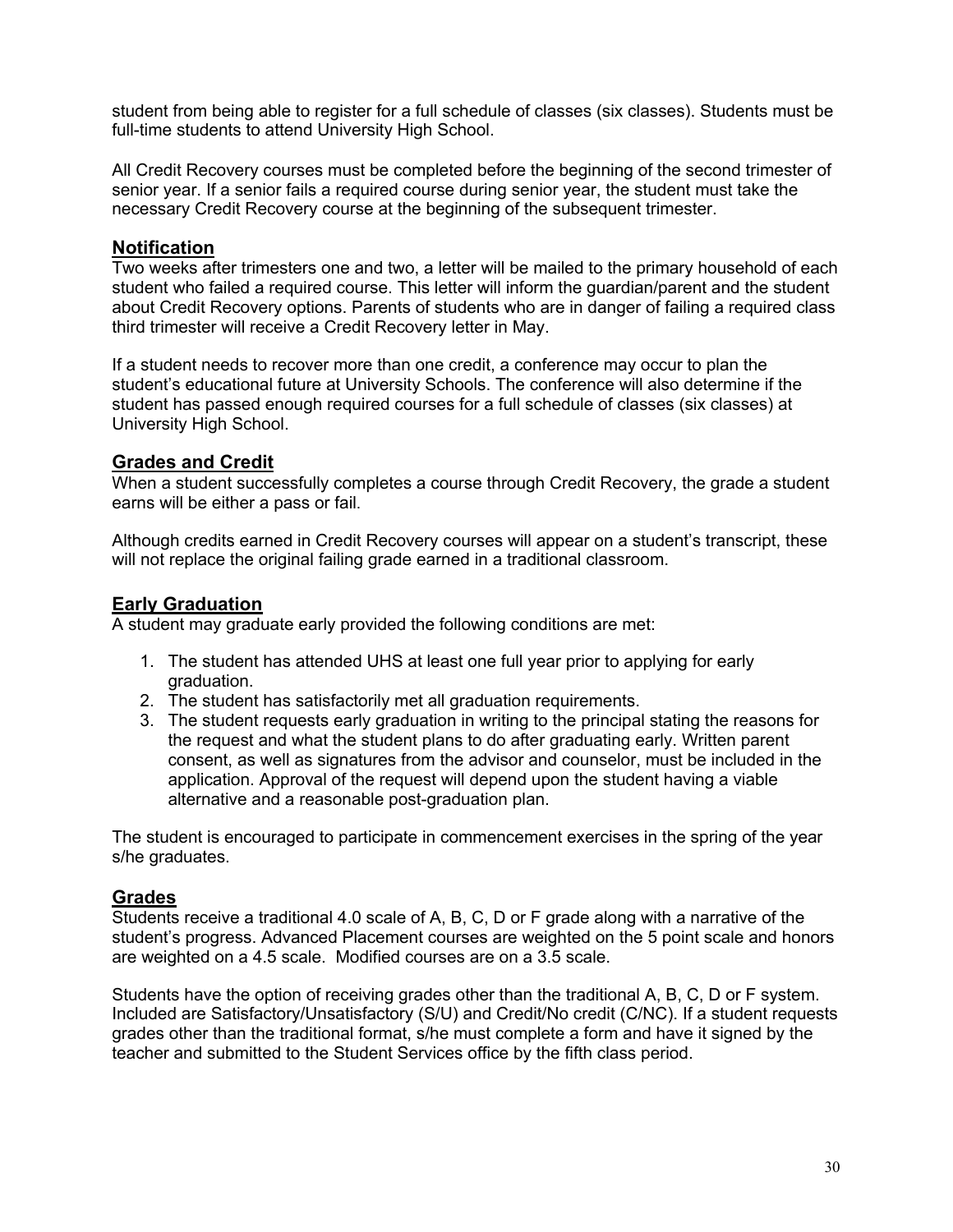<span id="page-31-0"></span> Students on suspension may make up course work so that the student will continue to benefit quizzes, etc. from the learning. Not all missed work can be made up, i.e. oral participation grades, pop

#### **Incomplete Grades**

 A student who has not completed grade requirements due to illness or other excused absence will be given a grade of Incomplete. A grade of "I" for the first or second trimesters must be cleared no later than two weeks after the end of the grading period. After the two weeks, the "I" will automatically change to an "F." "I" grades will not be given at the end of the third trimester. Any exceptions to these deadlines must have the approval of the principal. An "I" must be considered as a failing grade for CHSAA eligibility purposes.

#### **Grade Changes**

 Grade changes should only occur in exceptional cases and need to be approved by the principal.

#### **Independent Study**

 student is unable to take a course. The course should make educational sense for the student and should enrich his/her educational program. Credit will be granted upon completion of agreed requirements, submission of appropriate documentation of course work and hours and a Independent study will be approved only if the course is not currently being offered or the final evaluation.

 The independent study will count toward eligibility for participation in athletic activities. The class will be checked for weekly eligibility for progress and a passing grade. To enroll in an independent study a student must:

- 1. Consult with his/her advisor as to the feasibility of the proposal.
- 2. Secure an Independent Study Enrollment Application for all courses from the Student Services office.
- 3. Work with the supervising teacher to prepare a proposal which must include:
	- • A written outline with course objectives
	- • Expectations for the student
	- • Course requirements and assignments
	- • A timeline with meeting dates and times
- 4. Secure the signature/approval of the principal and return the form to the Student Services office **BEFORE** the trimester begins.
- 5. The students should proceed only after final approval has been granted by the Student Services office.

#### **Non Discrimination/Equal Opportunity Policy**